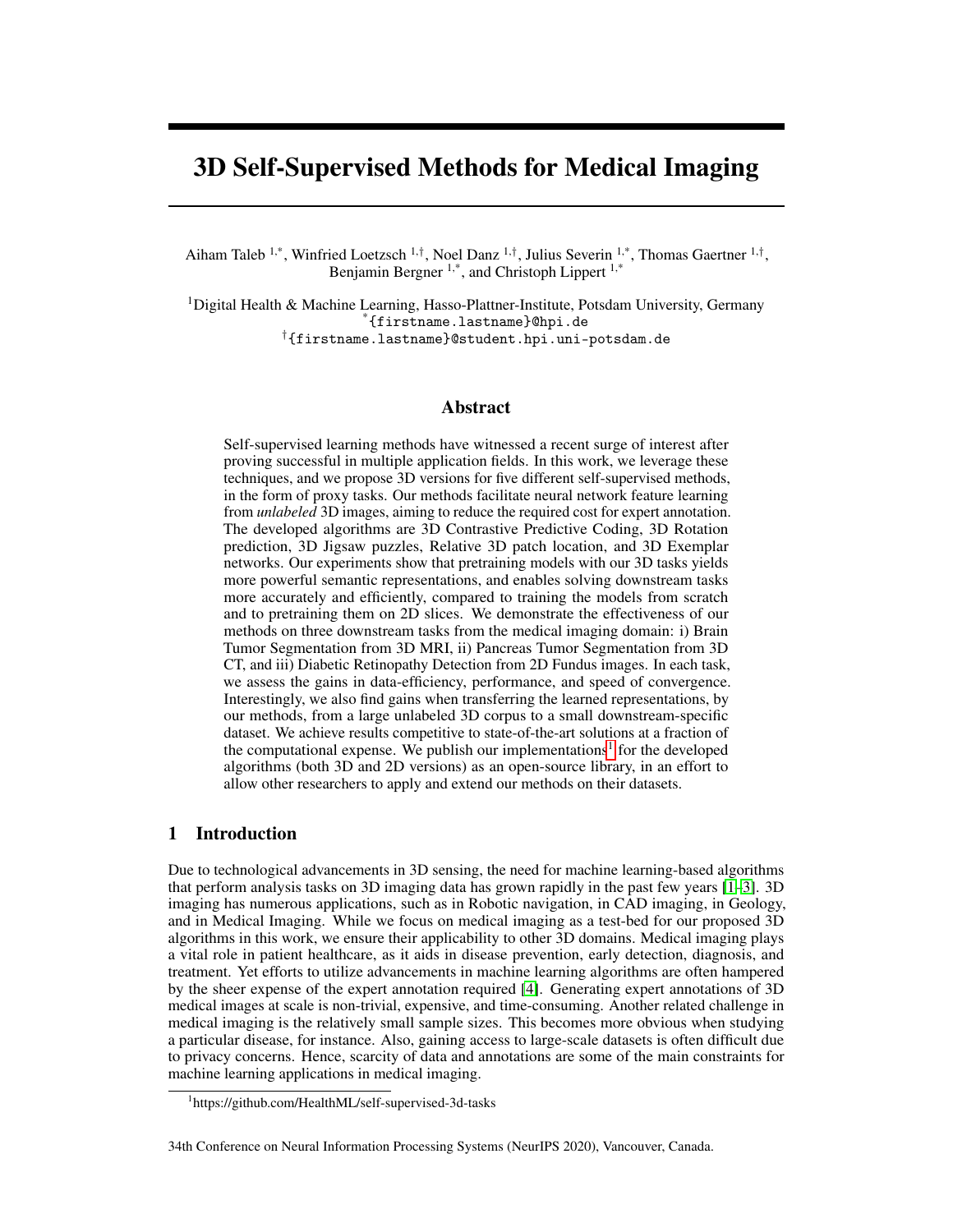Several efforts have attempted to address these challenges, as they are common to other application fields of deep learning. A widely used technique is transfer learning, which aims to reuse the features of already trained neural networks on different, but related, target tasks. A common example is adapting the features from networks trained on ImageNet, which can be reused for other visual tasks, e.g. semantic segmentation. To some extent, transfer learning has made it easier to solve tasks with limited number of samples. However, as mentioned before, the medical domain is supervision-starved. Despite attempts to leverage ImageNet [\[5\]](#page-9-3) features in the medical context [\[6–](#page-9-4)[9\]](#page-10-0), the difference in the distributions of natural and medical images is significant, i.e. generalizing across these domains is questionable and can suffer from dataset bias [\[10\]](#page-10-1). Recent analysis [\[11\]](#page-10-2) has also found that such transfer learning offers limited performance gains, relative to the computational costs it incurs. Consequently, it is necessary to find better solutions for the aforementioned challenges.

A viable alternative is to employ self-supervised (unsupervised) methods, which proved successful in multiple domains recently. In these approaches, the supervisory signals are derived from the data. In general, we withhold some part of the data, and train the network to predict it. This prediction task defines a proxy loss, which encourages the model to learn semantic representations about the concepts in the data. Subsequently, this facilitates data-efficient fine-tuning on supervised downstream tasks, reducing significantly the burden of manual annotation. Despite the surge of interest in the machine learning community in self-supervised methods, only little work has been done to adopt these methods in the medical imaging domain. We believe that self-supervised learning is directly applicable in the medical context, and can offer cheaper solutions for the challenges faced by conventional supervised methods. Unlabelled medical images carry valuable information about organ structures, and self-supervision enables the models to derive notions about these structures with no additional annotation cost.

A particular aspect of most medical images, which received little attention by previous self-supervised methods, is their 3D nature [\[12\]](#page-10-3). The common paradigm is to cast 3D imaging tasks in 2D, by extracting slices along an arbitrary axis, e.g. the axial dimension. However, such tasks can substantially benefit from the full 3D spatial context, thus capturing rich anatomical information. We believe that relying on the 2D context to derive data representations from 3D images, in general, is a suboptimal solution, which compromises the performance on downstream tasks.

Our contributions. As a result, in this work, we propose five self-supervised tasks that utilize the full 3D spatial context, aiming to better adopt self-supervision in 3D imaging. The proposed tasks are: 3D Contrastive Predictive Coding, 3D Rotation prediction, 3D Jigsaw puzzles, Relative 3D patch location, and 3D Exemplar networks. These algorithms are inspired by their successful 2D counterparts, and to the best of our knowledge, most of these methods have never been extended to the 3D context, let alone applied to the medical domain. Several computational and methodological challenges arise when designing self-supervised tasks in 3D, due to the increased data dimensionality, which we address in our methods to ensure their efficiency. We perform extensive experiments using four datasets in three different downstream tasks, and we show that our 3D tasks result in rich data representations that improve data-efficiency and performance on three different downstream tasks. Finally, we publish the implementations of our 3D tasks, and also of their 2D versions, in order to allow other researchers to evaluate these methods on other imaging datasets.

# 2 Related work

In general, unsupervised representation learning can be formulated as learning an embedding space, in which data samples that are semantically similar are closer, and those that are different are far apart. The self-supervised family constructs such a representation space by creating a supervised proxy task from the data itself. Then, the embeddings that solve the proxy task will also be useful for other real-world downstream tasks. Several methods in this line of research have been developed recently, and they found applications in numerous fields [\[13\]](#page-10-4). In this work, we focus on methods that operate on images only.

Self-supervised methods differ in their core building block, i.e. the proxy task used to learn representations from unlabelled input data. A commonly used supervision source for proxy tasks is the spatial context from images, which was first inspired by the skip-gram Word2Vec [\[14\]](#page-10-5) algorithm. This idea was generalized to images in [\[15\]](#page-10-6), in which a visual representation is learned by predicting the position of an image patch relative to another. A similar work extended this patch-based approach to solve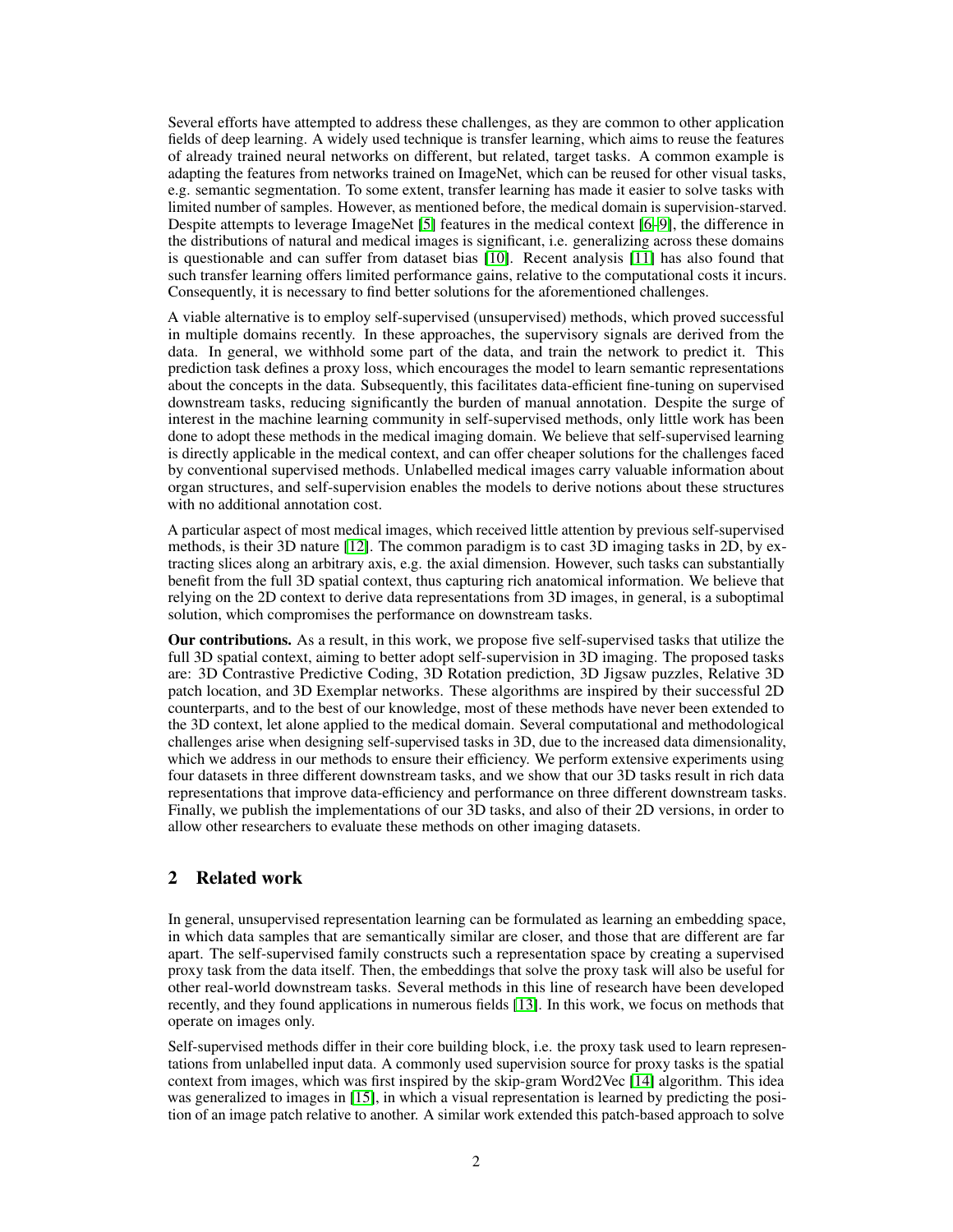Jigsaw Puzzles [\[16\]](#page-10-7). Other works have used different supervision sources, such as image colors [\[17\]](#page-10-8), clustering [\[18\]](#page-10-9), image rotation prediction [\[19\]](#page-10-10), object saliency [\[20\]](#page-10-11), and image reconstruction [\[21\]](#page-10-12). In recent works, Contrastive Predictive Coding (CPC) approaches [\[22,](#page-10-13) [23\]](#page-10-14) advanced the results of self-supervised methods on multiple imaging benchmarks [\[24,](#page-11-0) [25\]](#page-11-1). These methods utilize the idea of contrastive learning in the latent space, similar to Noise Contrastive Estimation [\[26\]](#page-11-2). In 2D images, the model has to predict the latent representation for next (adjacent) image patches. Our work follows this line of research in the above works, however, our methods utilize the full 3D context.

While videos are rich with more types of supervisory signals [\[27–](#page-11-3)[31\]](#page-11-4), we discuss here a subset of these works that utilize 3D-CNNs to process input videos. In this context, 3D-CNNs are employed to simultaneously extract spatial features from each frame, and temporal features across multiple frames, which are typically stacked along the  $3<sup>rd</sup>$  (depth) dimension. The idea of exploiting  $3D$ convolutions for videos was proposed in [\[32\]](#page-11-5) for human action recognition, and was later extended to other applications [\[13\]](#page-10-4). In self-supervised learning, however, the number of pretext tasks that exploit this technique is limited. Kim *et al.* [\[33\]](#page-11-6) proposed a task that extracts cubic puzzles of  $2 \times 2 \times 1$ , meaning that the 3rd dimension is not actually utilized in puzzle creation. Jing *et al.* [\[34\]](#page-11-7) extended the rotation prediction task [\[19\]](#page-10-10) to videos, by simply stacking video frames along the depth dimension, however, this dimension is not employed in the design of their task as only spatial rotations are considered. Han *et al.* proposed a dense encoding of spatio-temporal frame blocks to predict future scene representations recurrently, in conjunction with a curriculum training scheme to extend the predicted future. Similarly, the depth dimension is not employed in this task. On the other hand, in our more general versions of 3D Jigsaw puzzles and 3D Rotation prediction, respectively, we exploit the depth  $(3<sup>rd</sup>)$  dimension in the design of our tasks. For instance, we solve larger 3D puzzles up to  $3 \times 3 \times 3$ , and we also predict more rotations along all axes in the 3D space. Futhermore, in our 3D Contrastive Predictive Coding task, we predict patch representations along all 3 dimensions, scanning input volumes in a manner that resembles a pyramid. In general, we believe the different nature of the data, 3D volumetric scans vs. stacked video frames, influences the design of proxy tasks, i.e. the depth dimension has an actual semantic meaning in volumetric scans. Hence, we consider the whole 3D context when designing all of our methods, aiming to learn valuable anatomical information from unlabeled 3D volumetric scans.

In the medical context, self-supervision has found use-cases in diverse applications such as depth estimation in monocular endoscopy [\[35\]](#page-11-8), robotic surgery [\[36\]](#page-11-9), medical image registration [\[37\]](#page-11-10), body part recognition [\[38\]](#page-11-11), in disc degeneration using spinal MRIs [\[39\]](#page-11-12), in cardiac image segmentation [\[40\]](#page-11-13), body part regression for slice ordering [\[41\]](#page-12-0), and medical instrument segmentation [\[42\]](#page-12-1). Spitzer *et al.* [\[43\]](#page-12-2) sample 2D patches from a 3D brain, and predict the distance between these patches as a supervision signal. Tajbakhsh *et al.* [\[44\]](#page-12-3) use orientation prediction from medical images as a proxy task. There are multiple other examples of self-supervised methods for medical imaging, such as [\[45–](#page-12-4)[49\]](#page-12-5). While these attempts are a step forward for self-supervised learning in medical imaging, they have some limitations. First, as opposed to our work, many of these works make assumptions about input data, resulting in engineered solutions that hardly generalize to other target tasks. Second, none of the above works capture the complete spatial context available in 3-dimensional scans, i.e. they only operate on 2D/2.5D spatial context. In a more related work, Zhou *et al.* [\[50\]](#page-12-6) extended image reconstruction techniques from 2D to 3D, and implemented multiple self-supervised tasks based on image-reconstruction. Zhuang *et al.* [\[51\]](#page-12-7) and Zhu *et al.* [\[52\]](#page-12-8) developed a proxy task that solves small 3D jigsaw puzzles. Their proposed puzzles were only limited to  $2 \times 2 \times 2$  of puzzle complexity. Our version of 3D Jigsaw puzzles is able to efficiently solve larger puzzles, e.g.  $3 \times 3 \times 3$ , and outperforms their method's results on the downstream task of Brain tumor segmentation. In this paper, we continue this line of work, and develop five different algorithms for 3D data, whose nature and performance can accommodate more types of target medical applications.

## 3 Self-Supervised Methods

In this section, we discuss the formulations of our 3D self-supervised pretext tasks, all of which learn data representations from unlabeled samples (3D images), hence requiring no manual annotation effort in the self-supervised pretraining stage. Each task results in a pretrained encoder model  $g_{enc}$ that can be fine-tuned in various downstream tasks, subsequently.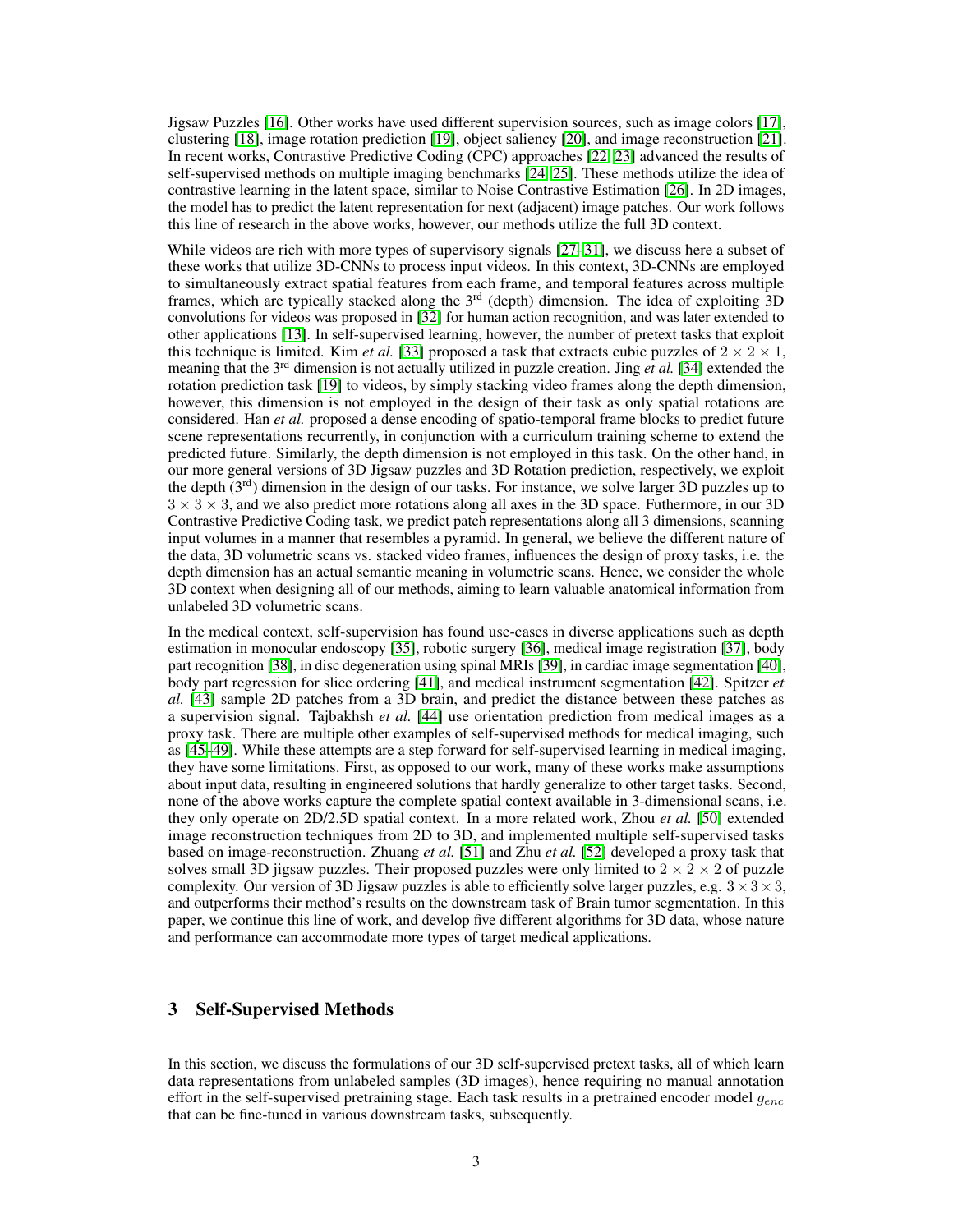<span id="page-3-0"></span>

Figure 1: (a) 3D-CPC: each input image is split into 3D patches, and the latent representations  $z_{i+1,j,k}$ ,  $z_{i+2,j,k}$  of next patches  $x_{i+1,j,k}$ ,  $x_{i+2,j,k}$  (shown in green) are predicted using the context vector  $c_{i,j,k}$ . The considered context is the current patch  $x_{i,j,k}$  (shown in orange), plus the above patches that form an inverted pyramid (shown in blue). (b) 3D-RPL: assuming a 3D grid of 27 patches (3  $\times$  3  $\times$  3), the model is trained to predict the location  $y_q$  of the query patch  $x_q$  (shown in red), relative to the central patch  $x_c$  (whose location is 13). (c) 3D-Jig: by predicting the permutation applied to the 3D image when creating a  $3 \times 3 \times 3$  puzzle, we are able to reconstruct the scrambled input. (d) 3D-Rot: the network is trained to predict the rotation degree (out of the 10 possible degrees) applied on input scans. (e) 3D-Exe: the network is trained with a triplet loss, which drives positive samples closer in the embedding space  $(x_i^+$  to  $x_i)$ , and the negative samples  $(x_i^-)$  farther apart.

#### 3.1 3D Contrastive Predictive Coding (3D-CPC)

Following the contrastive learning idea, first proposed in [\[26\]](#page-11-2), this universal unsupervised technique predicts the latent space for future (next or adjacent) samples. Recently, CPC found success in multiple application fields, e.g. its 1D version in audio signals [\[22\]](#page-10-13), and its 2D versions in images [\[22,](#page-10-13) [23\]](#page-10-14), and was able to bridge the gap between unsupervised and fully-supervised methods [\[24\]](#page-11-0). Our proposed CPC version generalizes this technique to 3D inputs, and defines a proxy task by cropping equallysized and overlapping 3D patches from each input scan. Then, the encoder model  $g_{enc}$  maps each input patch  $x_{i,j,k}$  to its latent representation  $z_{i,j,k} = g_{enc}(x_{i,j,k})$ . Next, another model called the context network  $g_{cxt}$  is used to summarize the latent vectors of the patches in the context of  $x_{i,j,k}$ , and produce its context vector  $c_{i,j,k} = g_{cxt}(\{z_{u,v,w}\}_{u \le i,v,w})$ , where  $\{z\}$  denotes a set of latent vectors. Finally, because  $c_{i,j,k}$  captures the high level content of the context that corresponds to  $x_{i,j,k}$ , it allows for predicting the latent representations of next (adjacent) patches  $z_{i+l,j,k}$ , where  $l \geq 0$ . This prediction task is cast as an N-way classification problem by utilizing the InfoNCE loss [\[22\]](#page-10-13), which takes its name from its ability to maximize the mutual information between  $c_{i,j,k}$ and  $z_{i+l,j,k}$ . Here, the classes are the latent representations  $\{z\}$  of the patches, among which is one *positive* representation, and the rest  $N - 1$  are *negative*. Formally, the CPC loss can be written as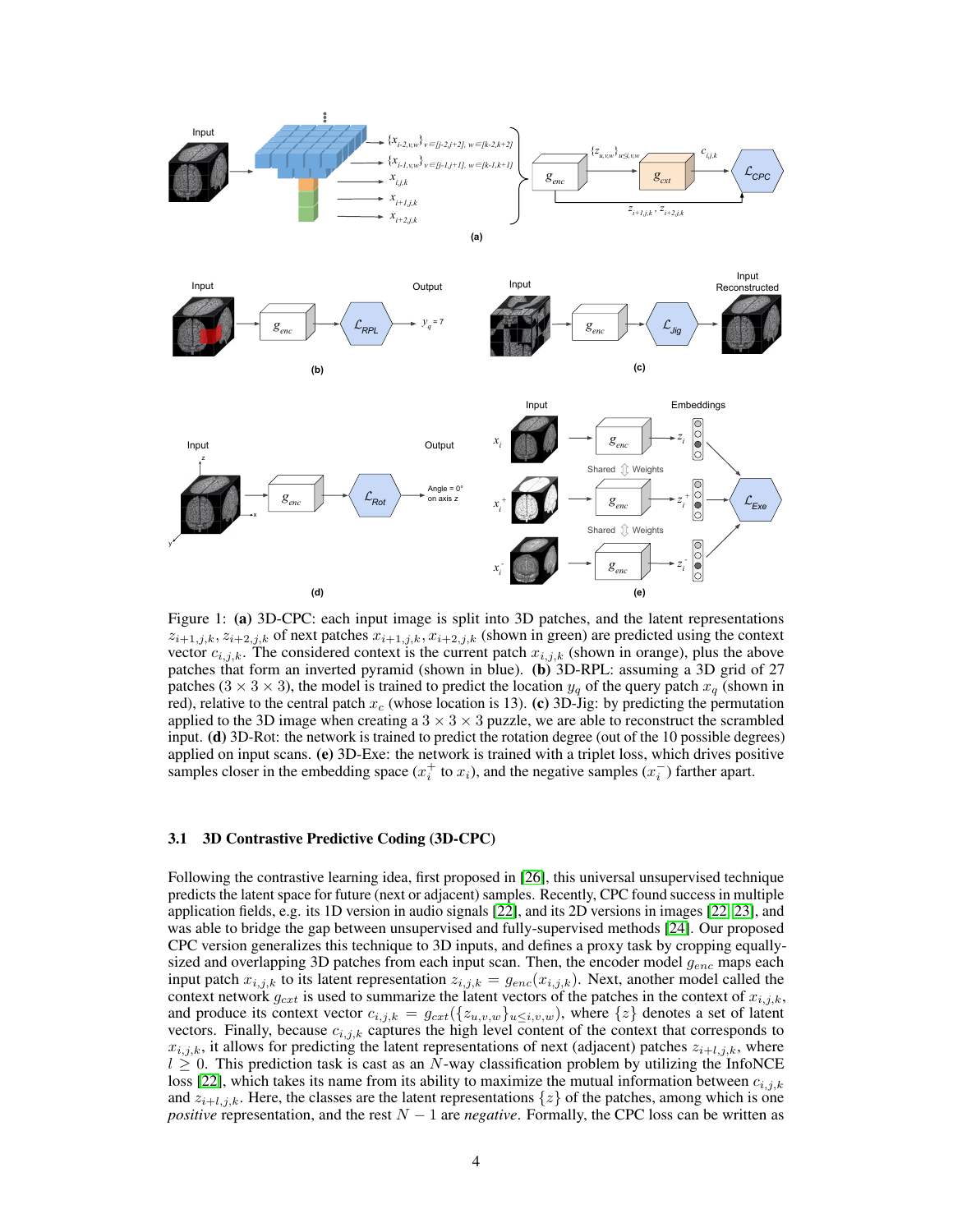follows:

$$
\mathcal{L}_{CPC} = -\sum_{i,j,k,l} \log p(z_{i+l,j,k} | \hat{z}_{i+l,j,k}, \{z_n\})
$$

$$
= -\sum_{i,j,k,l} \log \frac{\exp(\hat{z}_{i+l,j,k} z_{i+l,j,k})}{\exp(\hat{z}_{i+l,j,k} z_{i+l,j,k}) + \exp(\sum_n \hat{z}_{i+l,j,k} z_n)}
$$
(1)

This loss corresponds to the categorical cross-entropy loss, which trains the model to recognize the correct representation  $z_{i+l,j,k}$  among the list of negative representations  $\{z_n\}$ . These negative samples (3D patches) are chosen randomly from other locations in the input image. In practice, similar to the original NCE [\[26\]](#page-11-2), this task is solved as a binary pairwise classification task.

It is noteworthy that the proposed 3D-CPC task, illustrated in Fig. [1](#page-3-0) (a), allows employing any network architecture in the encoder  $g_{enc}$  and the context  $g_{cxt}$  networks. In our experiments, we follow [\[22\]](#page-10-13) in using an autoregressive network using GRUs [\[53\]](#page-12-9) for the context network  $g_{cxt}$ , however, masked convolutions can be a valid alternative [\[54\]](#page-13-0). In terms of what the 3D context of each patch  $x_{i,j,k}$ includes, we follow the idea of an inverted pyramid neighborhood, which is inspired from [\[55,](#page-13-1) [56\]](#page-13-2). This context is chosen based on a tradeoff between computational cost and performance. Too large contexts (e.g. full surrounding of a patch) incur prohibitive computations and memory use. The inverted-pyramid context was an optimal tradeoff.

#### 3.2 Relative 3D patch location (3D-RPL)

In this task, the spatial context in images is leveraged as a rich source of supervision, in order to learn semantic representations of the data. First proposed by Doersch *et al.* [\[15\]](#page-10-6) for 2D images, this task inspired several works in self-supervision. In our 3D version, shown in Fig. [1](#page-3-0) (b), we leverage the full 3D spatial context in the design of our task. From each input 3D image, a 3D grid of  $N$ non-overlapping patches  $\{x_i\}_{i\in\{1,\ldots,N\}}$  is sampled at random locations. Then, the patch  $x_c$  in the center of the grid is used as a reference, and a query patch  $x_q$  is selected from the surrounding  $N-1$ patches. Next, the location of  $x_q$  relative to  $x_c$  is used as the positive label  $y_q$ . This casts the task as an  $N-1$ -way classification problem, in which the locations of the remaining grid patches are used as the negative samples  $\{y_n\}$ . Formally, the cross-entropy loss in this task is written as:

$$
\mathcal{L}_{RPL} = -\sum_{k=1}^{K} \log p(y_q | \hat{y}_q, \{y_n\})
$$
\n(2)

Where  $K$  is the number of queries extracted from all samples. In order to prevent the model from solving this task quickly by finding shortcut solutions, e.g. edge continuity, we follow [\[15\]](#page-10-6) in leaving random gaps (jitter) between neighboring 3D patches. More details in Appendix.

#### 3.3 3D Jigsaw puzzle Solving (3D-Jig)

Deriving a Jigsaw puzzle grid from an input image, be it in 2D or 3D, and solving it can be viewed as an extension to the above patch-based RPL task. In our 3D Jigsaw puzzle task, which is inspired by its 2D counterpart [\[16\]](#page-10-7) and illustrated in Fig. [1](#page-3-0) (c), the puzzles are formed by sampling an  $n \times n \times n$ grid of 3D patches. Then, these patches are shuffled according to an arbitrary permutation, selected from a set of predefined permutations. This set of permutations with size  $P$  is chosen out of the  $n^3!$  possible permutations, by following the Hamming distance based algorithm in [\[16\]](#page-10-7) (details in Appendix), and each permutation is assigned an index  $y_p \in \{1, ..., P\}$ . Therefore, the problem is cast as a P-way classification task, i.e., the model is trained to simply recognize the applied permutation index  $p$ , allowing us to solve the 3D puzzles in an efficient manner. Formally, we minimize the cross-entropy loss of  $\mathcal{L}_{Jig}(y_p^k, \hat{y}_p^k)$ , where  $k \in \{1, ..., K\}$  is an arbitrary 3D puzzle from the list of extracted  $K$  puzzles. Similar to 3D-RPL, we use the trick of adding random jitter in 3D-Jig.

#### 3.4 3D Rotation prediction (3D-Rot)

Originally proposed by Gidaris *et al.* [\[19\]](#page-10-10), the rotation prediction task encourages the model to learn visual representations by simply predicting the angle by which the input image is rotated. The intuition behind this task is that for a model to successfully predict the angle of rotation, it needs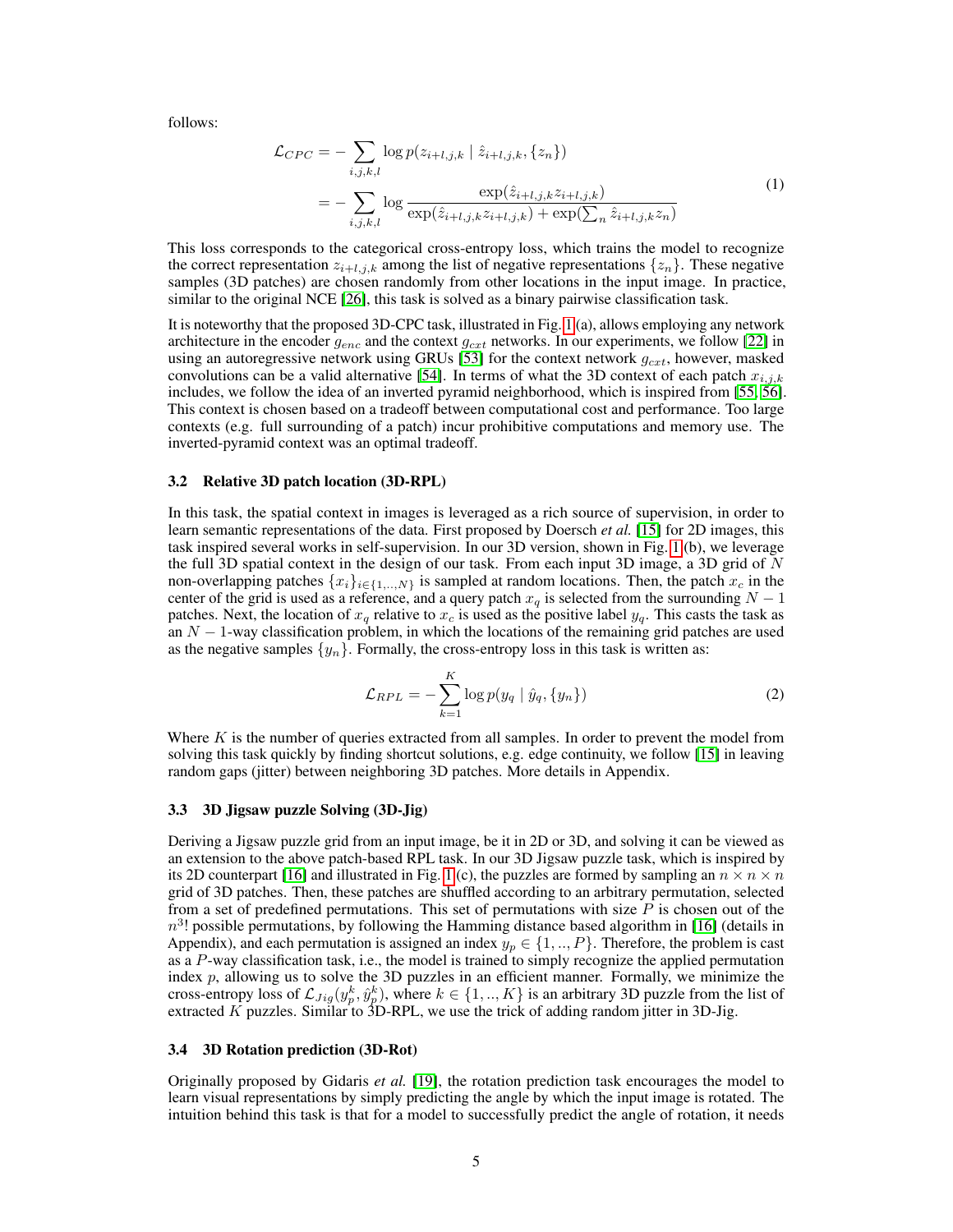to capture sufficient semantic information about the object in the input image. In our 3D Rotation prediction task, 3D input images are rotated randomly by a random degree  $r \in \{1, ..., R\}$  out of the R considered degrees. In this task, for simplicity, we consider the multiples of 90 degrees ( $0^\circ$ ,  $90^\circ$ , 180°, 270°, along each axis of the 3D coordinate system  $(x, y, z)$ . There are 4 possible rotations *per axis*, amounting to 12 possible rotations. However, rotating input scans by 0◦ along the 3 axes will produce 3 identical versions of the original scan, hence, we consider 10 rotation degrees instead. Therefore, in this setting, this proxy task can be solved as a 10-way classification problem. Then, the model is tasked to predict the rotation degree (class), as shown in Fig. [1](#page-3-0) (d). Formally, we minimize the cross-entropy loss  $\mathcal{L}_{Rot}(r^k, \hat{r}^k)$ , where  $k \in \{1, ..., K\}$  is an arbitrary rotated 3D image from the list of K rotated images. It is noteworthy that we create multiple rotated versions for each 3D image.

#### 3.5 3D Exemplar networks (3D-Exe)

The task of Exemplar networks, proposed by Dosovitskiy *et al.* [\[57\]](#page-13-3), is one of the earliest methods in the self-supervised family. To derive supervision labels, it relies on image augmentation techniques, i.e. transformations. Assuming a training set  $X = \{x_1, \ldots x_N\}$ , and a set of K image transformations  $\mathcal{T} = \{T_1, . . T_K\}$ , a new surrogate class  $S_{x_i}$  is created by transforming each training sample  $x_i \in X$ , where  $S_{x_i} = \mathcal{T} x_i = \{Tx_i \mid T \in \mathcal{T}\}\$ . Therefore, the task is cast as a regular classification task with a cross-entropy loss. However, this classification task becomes prohibitively expensive as the dataset size grows larger, as the number of classes grows accordingly. Thus, in our proposed 3D version of Exemplar networks, shown in Fig. [1](#page-3-0) (e), we employ a different mechanism that relies on the triplet loss instead [\[58\]](#page-13-4). Formally, assuming  $x_i$  is a random training sample and  $z_i$  is its corresponding embedding vector,  $x_i^+$  is a transformed version of  $x_i$  (seen as a positive example) with an embedding  $z_i^+$ , and  $x_i^-$  is a different sample from the dataset (seen as negative) with an embedding  $z_i^-$ . The triplet loss is written as follows:

$$
\mathcal{L}_{Exe} = \frac{1}{N_T} \sum_{i=1}^{N_T} \max\{0, D(z_i, z_i^+) - D(z_i, z_i^-) + \alpha\}
$$
 (3)

where  $D(.)$  is a pairwise distance function, for which we use the  $L_2$  distance, following [\[59\]](#page-13-5).  $\alpha$  is a margin (gap) that is enforced between positive and negative pairs, which we set to 1. The triplet loss enforces  $D(z_i, z_i^-) > D(z_i, z_i^+)$ , i.e. the transformed versions of the same sample (positive samples) to come closer to each other in the learned embedding space, and farther away from other (negative) samples. Replacing the triplet loss with a contrastive loss [\[26\]](#page-11-2) is possible in this method, and has been found to improve learned representations from natural images [\[24\]](#page-11-0). In addition, the learned representations by Exemplar can be affected by the negatives sampling strategy. The simple option is to sample from within the same batch, however, it is also possible to sample from the whole dataset. The latter choice is computationally more expensive, but is expected to improve the learned representations, as it makes the task harder. It is noteworthy that we apply the following 3D transformations: random flipping along an arbitrary axis, random rotation along an arbitrary axis, random brightness and contrast, and random zooming.

## 4 Experimental Results

In this section, we present the evaluation results of our methods, which we assess the quality of their learned representations by fine-tuning them on three downstream tasks. In each task, we analyze the obtained gains in data-efficiency, performance, and speed of convergence. In addition, each task aims to demonstrate a certain use-case for our methods. We follow the commonly used evaluation protocols for self-supervised methods in each of these tasks. The chosen tasks are:

- Brain Tumor Segmentation from 3D MRI (Subsection [4.1\)](#page-6-0): in which we study the possibility for transfer learning from a different unlabeled 3D corpus, following [\[60\]](#page-13-6).
- Pancreas Tumor Segmentation from 3D CT (Subsection [4.2\)](#page-6-1): to demonstrate how to use the same unlabeled dataset, following the data-efficient evaluation protocol in [\[23\]](#page-10-14).
- Diabetic Retinopathy Detection from 2D Fundus Images (Subsection [4.3\)](#page-7-0): to showcase our implementations for the 2D versions of our methods, following [\[23\]](#page-10-14). Here, we also evaluate pretraining on a different large corpus, then fine-tuning on the downstream dataset.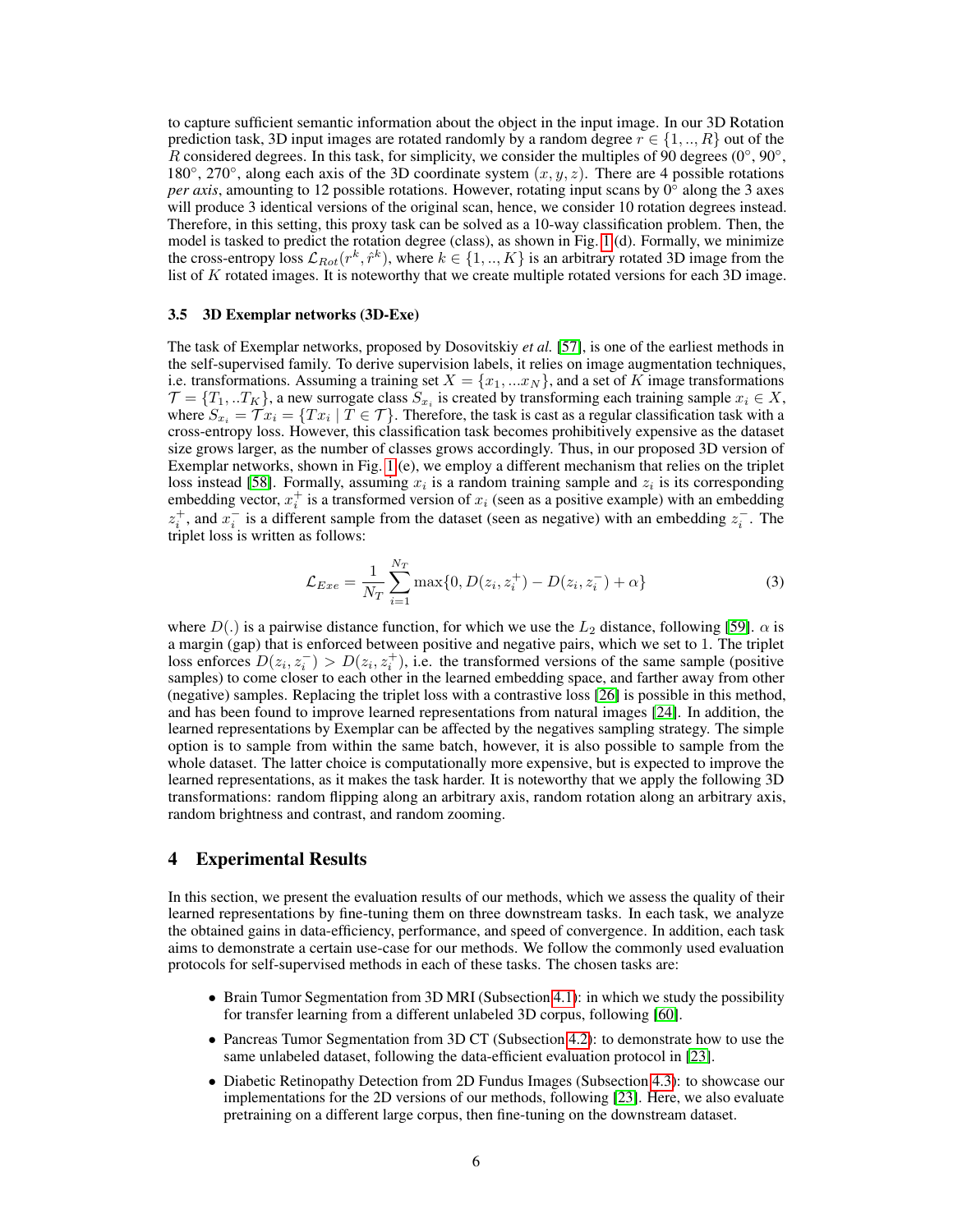We provide additional details about architectures, training procedures, the effect of augmentation in Exemplar, and how we initialize decoders for segmentation tasks in the Appendix.

#### <span id="page-6-0"></span>4.1 Brain Tumor Segmentation Results

In this task, we evaluate our methods by fine-tuning the learned representations on the Multimodal Brain Tumor Segmentation (BraTS) 2018 [\[61,](#page-13-7) [62\]](#page-13-8) benchmark. Before that, we pretrain our models on brain MRI data from the UK Biobank [\[63\]](#page-13-9) (UKB) corpus, which contains roughly  $22K$  3D scans. Due to this large number of unlabeled scans, UKB is suitable for unsupervised pretraining. The BraTS dataset contains annotated MRI scans for 285 training and 66 validation cases. We fine-tune on BraTS' training set, and evaluate on its validation set. Following the official BraTS challenge, we report Dice scores for the Whole Tumor (WT), Tumor Core (TC), and Enhanced Tumor (ET) tasks. The Dice score (F1-Score) is twice the area of overlap between two segmentation masks divided by the total number of pixels in both. In order to assess the quality of the learned representations by our 3D proxy tasks, we compare to the following baselines:

- Training from scratch: the first sensible baseline for any self-supervised method, in general, is the same model trained on the downstream task when initialized from random weights. Comparing to this baseline provides insights about the benefits of self-supervised pretraining.
- Training on 2D slices: this baseline aims to quantitatively show how our proposal to operate on the 3D context benefits the learned representations, compared to 2D methods.
- Supervised pretraining: this baseline uses automatic segmentation labels from FSL-FAST [\[64\]](#page-13-10), which include masks for three brain tissues.
- Baselines from the BraTS challenge: we compare to the methods [\[65–](#page-13-11)[68\]](#page-13-12), which all use a single model with an architecture similar to ours, i.e. 3D U-Net [\[69\]](#page-14-0).

Discussion. We first assess the gains in data-efficiency in this task. To quantify these gains, we measure the segmentation performance at different sample sizes. We randomly select subsets of patients at 10%, 25%, 50%, and 100% of the full dataset size, and we fine-tune our models on these subsets. Here, we compare to the baselines listed above. As shown in Fig. [2,](#page-7-1) our 3D methods outperform the baseline model trained from scratch by a large margin when using few training samples, and behaves similarly as the number of labeled samples increases. The low-data regime case at 5% suggests the potential for generic unsupervised features, and highlights the huge gains in data-efficiency. Also, the proposed 3D versions considerably outperform their 2D counterparts, which are trained on slices extracted from the 3D images. We also measure how our methods affect the final brain tumor segmentation performance, in Table [1.](#page-7-1) All our methods outperform the baseline trained from scratch as well as their 2D counterparts, confirming the benefits of pretraining with our 3D tasks on downstream performance. We also achieve comparable results to baselines from the BraTS challenge, and we outperform these baselines in some cases, e.g. our 3D-RPL method outperforms all baselines in terms of ET and TC dice scores. Also, our model pretrained with 3D-Exemplar, with fewer downstream training epochs, matches the result of Isensee *et al.* [\[65\]](#page-13-11) in terms of WT dice score, which is one of the top results on the BraTS 2018 challenge. In comparison to the supervised baseline using automatic FAST labels, we find that our results are comparable, outperforming this baseline in some cases. Our results in this downstream task also demonstrate the generalization ability of our 3D tasks across different domains. This is result is significant, because medical datasets are supervision-starved, e.g. images may be collected as part of clinical routine, but much fewer (high-quality) labels are produced, due to annotation costs.

#### <span id="page-6-1"></span>4.2 Pancreas Tumor Segmentation Results

In this downstream task, we evaluate our models on 3D CT scans of Pancreas tumor from the medical decathlon benchmarks [\[70\]](#page-14-1). The Pancreas dataset contains annotated CT scans for 420 cases. Each scan in this dataset contains 3 different classes: pancreas (class 1), tumor (class 2), and background (class 0). To measure the performance on this benchmark, two dice scores are computed for classes 1 and 2. In this task, we pretrain using our proposed 3D tasks on pancreas scans *without* their annotation masks. Then, we fine-tune the obtained models on subsets of annotated data to assess the gains in both data-efficiency and performance. Finally, we also compare to the baseline model trained from scratch and to 2D models, similar to the previous downstream task. Fig. [3](#page-8-0) demonstrates the gains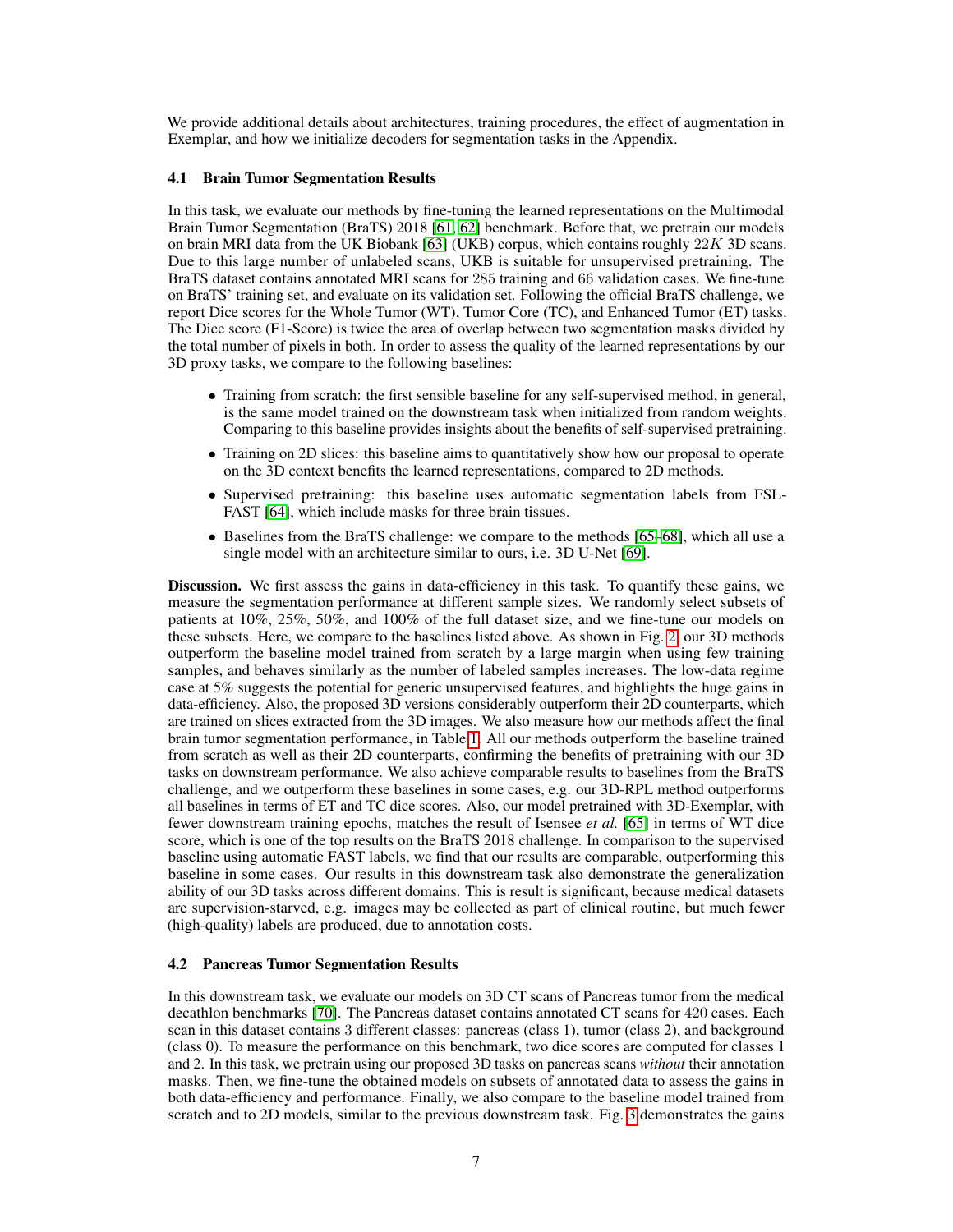<span id="page-7-1"></span>

Figure 2: Data-efficient segmentation results in BraTS. With less labeled data, the supervised baseline (brown) fails to generalize, as opposed to our methods. Also, the proposed 3D methods outperform all 2D counterparts.

Table 1: BraTS segmentation results

| EТ    | WТ    | ТC    |
|-------|-------|-------|
| 76.38 | 87.82 | 83.11 |
| 78.88 | 90.11 | 84.92 |
| 76.60 | 86.27 | 82.41 |
| 77.53 | 87.91 | 82.56 |
| 76.12 | 86.28 | 83.26 |
| 76.60 | 88.78 | 82.41 |
| 75.22 | 84.82 | 81.87 |
| 74.39 | 89.41 | 82.48 |
| 74.80 | 87.80 | 82.66 |
| 74.06 | 87.19 | 79.89 |
| 80.36 | 90.80 | 84.32 |
| 80.83 | 89.88 | 85.11 |
| 81.28 | 90.71 | 86.12 |
| 79.66 | 89.20 | 82.52 |
| 80.21 | 89.63 | 84.75 |
| 79.46 | 90.80 | 83.87 |
|       |       |       |

when fine-tuning our models on 5%, 10%, 50%, and 100% of the full data size. The results obtained by our 3D methods also outperform the baselines in this task with a margin when using only few training samples, e.g. 5% and 10% cases. Another significant benefit offered by pretraining with our methods is the speed of convergence on downstream tasks. As demonstrated in Fig [5,](#page-8-0) when training on the full pancreas dataset, within the first 20 epochs only, our models achieve much higher performances compared to the "from scratch" baseline. We should note that we evaluate this task on a held-out labeled subset of the Pancreas dataset that was not used for pretraining nor fine-tuning. We provide the full list of experimental results for this task in Appendix.

#### <span id="page-7-0"></span>4.3 Diabetic Retinopathy Results

As part of our work, we also provide implementations for the 2D versions of the developed selfsupervised methods. We showcase these implementations on the Diabetic Retinopathy 2019 Kaggle challenge [4.3.](#page-7-0) This dataset contains roughly 5590 Fundus 2D images, each of which was rated by a clinician on a severity scale of 0 to 4. These levels define a classification task. In order to evaluate our tasks on this benchmark, we pretrain all the 2D versions of our methods using 2D Fundus images from UK Biobank [\[63\]](#page-13-9). The retinopathy data in UK Biobank contains  $170K$  images. We then fine-tune the obtained models on Kaggle data, meaning performing transfer learning. We also compare the obtained results with this transfer learning protocol to those obtained with the data-efficient evaluation protocol in [\[23\]](#page-10-14), i.e. pretraining on the same Kaggle dataset and fine-tuning on subsets of it. To assess the gains in data-efficiency, we fine-tune the obtained models on subsets of labelled Kaggle data, shown in Fig. [4.](#page-8-0) It is noteworthy that pretraining on UKB produces results that outperform those obtained when pretraining on the same Kaggle dataset. This confirms the benefits of transfer learning from a large corpus to a smaller one using our methods. Gains in speed of convergence are also shown in Fig. [6.](#page-8-0) In this 2D task, we achieve results consistent with the other downstream tasks, presented before. We should point out that we evaluate with 5-fold cross validation on this 2D dataset. The metric used in task, as in the Kaggle challenge, is the Quadratic Weighted Kappa, which measures the agreement between two ratings. Its values vary from random (0) to complete (1) agreement, and if there is less agreement than chance it may become negative.

# 5 Conclusion

In this work, we asked whether designing 3D self-supervised tasks could benefit the learned representations from unlabeled 3D images, and found that it indeed greatly improves their downstream performance, especially when fine-tuned on only small amounts of labeled 3D data. We demonstrate the obtained gains by our proposed 3D algorithms in data-efficiency, performance, and speed of convergence on three different downstream tasks. Our 3D tasks outperform their 2D counterparts, hence supporting our proposal of utilizing the 3D spatial context in the design of self-supervised tasks, when operating on 3D domains. What is more, our results, particularly in the low-data regime,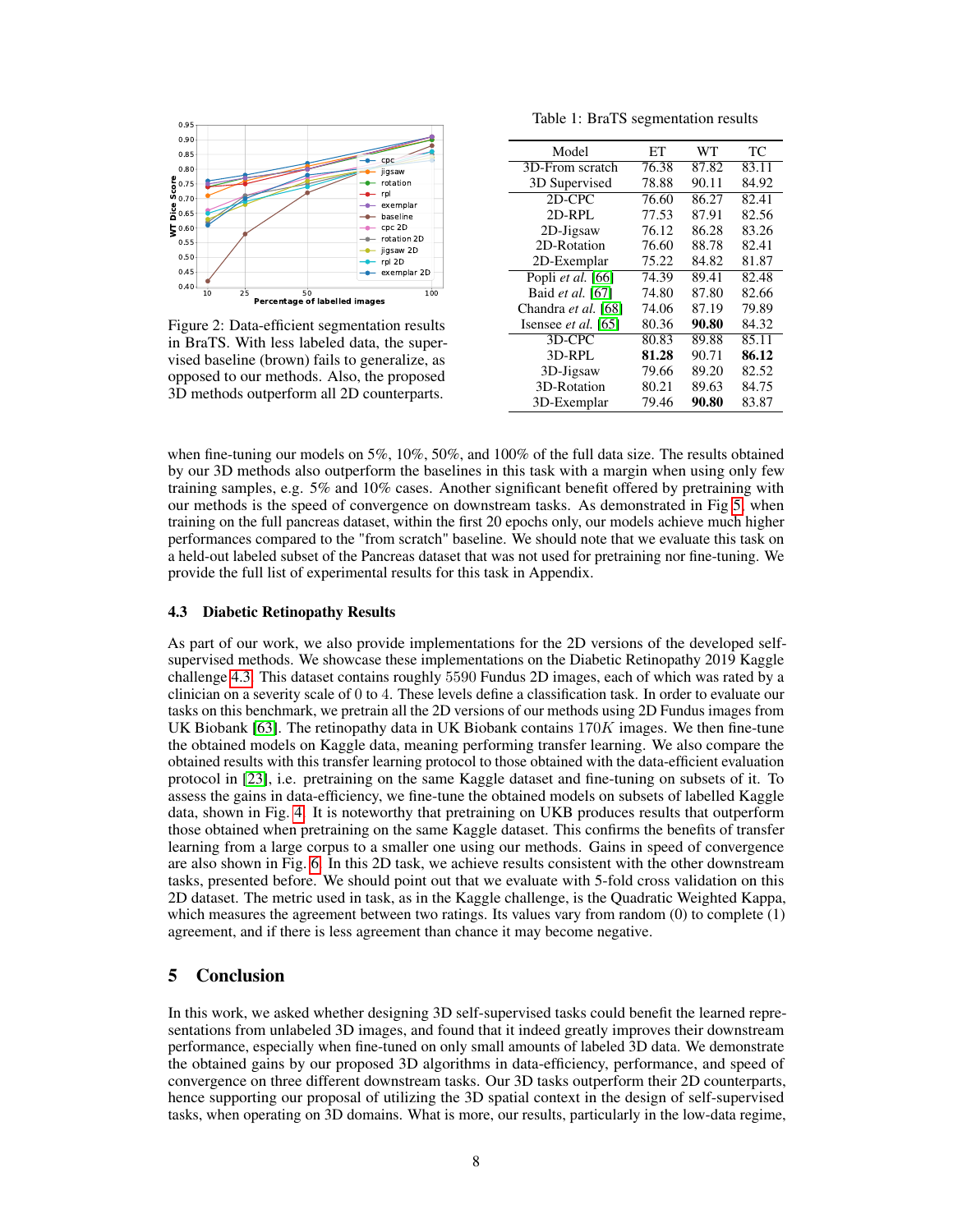<span id="page-8-0"></span>

Figure 3: Data-efficient segmentation results in Pancreas. With less labeled data, the supervised baseline (brown) fails to generalize, as opposed to our methods. Also, the proposed 3D methods outperform all 2D counterparts



Figure 5: Speed of convergence in Pancreas segmentation. Our models converge faster than the baseline (brown)



Figure 4: Data-efficient classification in Diabetic Retinopathy. With less labels, the supervised baseline (brown) fails to generalize, as opposed to pretrained models. This result is consistent with the other downstream tasks



Figure 6: Speed of convergence in Retinopathy classifcation. Our models also converge faster in this task

demonstrate the possibility to reduce the manual annotation effort required in the medical imaging domain, where data and annotation scarcity is an obstacle. Furthermore, we observe performance gains when pretraining our methods on a large unlabeled corpus, and fine-tuning them on a different smaller downstream-specific dataset. This result suggests alternatives for transfer learning from Imagenet features, which can be substantially different from the medical domain. Finally, we open source our implementations for all 3D methods (and also their 2D versions), and we publish them to help other researchers apply our methods on other medical imaging tasks. This work is only a first step toward creating a set of methods that facilitate self-supervised learning research for 3D data, e.g. medical scans. We believe there is room for improvement along this line, such as designing new 3D proxy tasks, evaluating different architectural options, and including other data modalities (e.g. text) in conjunction with images/scans.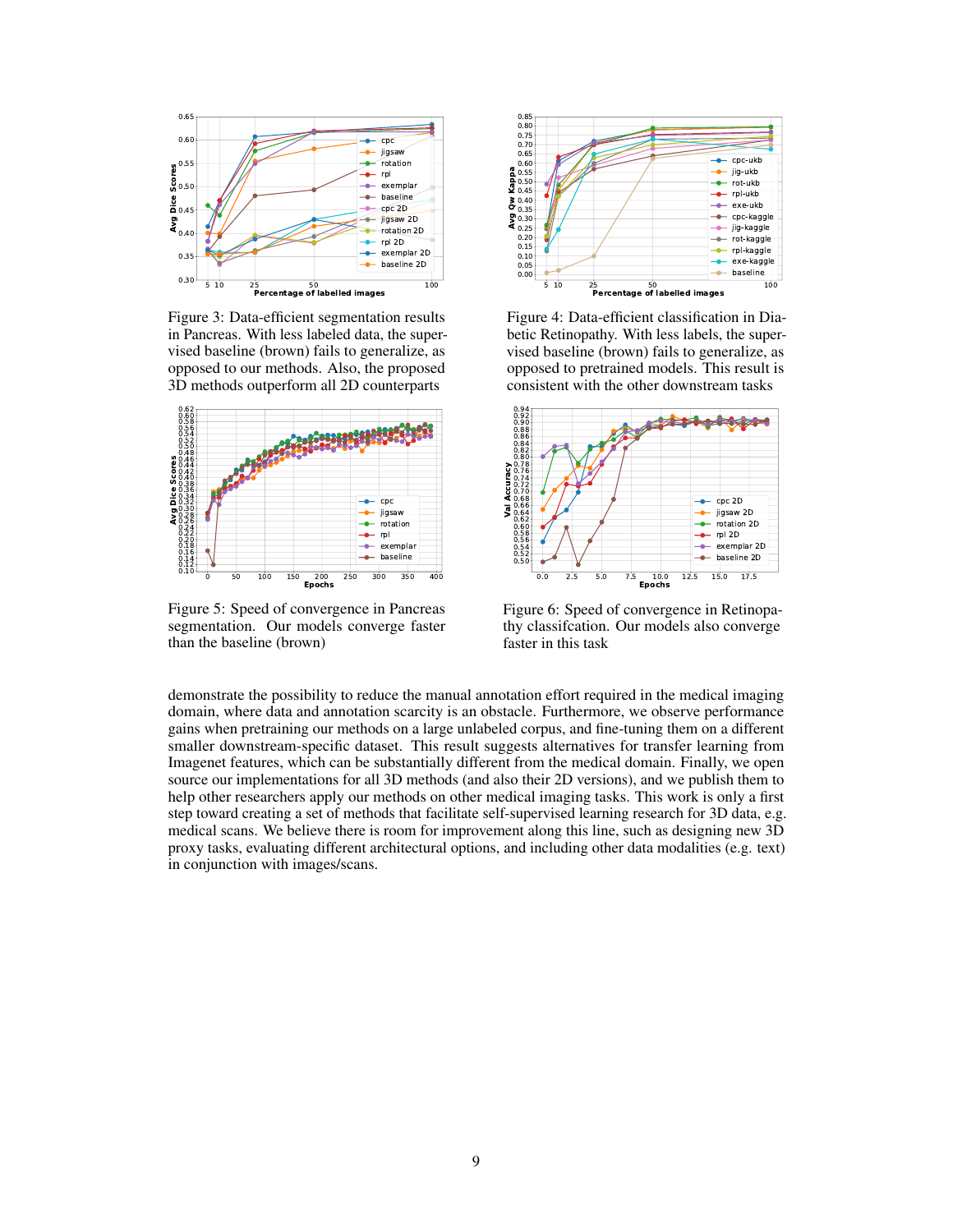## Broader Impact

Due to technological advancements in 3D data sensing, and to the growing number of its applications, the attention to machine learning algorithms that perform analysis tasks on such data has grown rapidly in the past few years. As mentioned before, 3D imaging has multitude of applications [\[2\]](#page-9-5), such as in Robotics, in CAD imaging, in Geology, and in Medical Imaging. In this work, we developed multiple 3D Deep Learning algorithms, and evaluated them on multiple 3D medical imaging benchmarks. Our focus on medical imaging is motivated by the pressing demand for automatic (and instant) analysis systems, that may aid the medical community.

Medical imaging plays an important role in patient healthcare, as it aids in disease prevention, early detection, diagnosis, and treatment. With the continuous digitization of medical images, the hope that physicians and radiologists are able to instantly analyze them with Machine Learning algorithms is slowly shaping as a reality. Achieving this has become more critical recently, as the number of patients which contracted with a novel Coronavirus, called COVID-19, reached a high record. Radiography images provide a rich and a quick diagnosis tool, because other types of tests, e.g. RT-PCR which is an RNA/DNA based test, have low sensitivity and may require hours/days of processing [\[71\]](#page-14-2). Therefore, as imaging allows such instant insights into human body organs, it receives growing attention from both machine learning and medical communities.

Yet efforts to leverage advancements in machine learning, particularly the supervised algorithms, are often hampered by the sheer expense of expert annotation required [\[4\]](#page-9-2). Generating expert annotations of patient data at scale is non-trivial, expensive, and time-consuming, especially for 3D medical scans. Even current semi-automatic software tools fail to sufficiently address this challenge. Consequently, it is necessary to rely on annotation-efficient machine learning algorithms, such as self-supervised (unsupervised) approaches for representation learning from unlabelled data. Our work aims to provide the necessary tools for 3D image analysis, in general, and to aid physicians and radiologists in their diagnostic tasks from 3D scans, in particular. And as the main consequence of this work, the developed methods can help reduce the effort and cost of annotation required by these practitioners. In the larger goal of leveraging Machine Learning for good, our work is only a small step toward achieving this goal for patient healthcare.

## Acknowledgments and Disclosure of Funding

This research has been supported by funding from the German Federal Ministry of Education and Research (BMBF) in the project KI-LAB-ITSE (project number 01|S19066). This research has been conducted using the UK Biobank Resource.

## References

- <span id="page-9-0"></span>[1] David Griffiths and Jan Boehm. A review on deep learning techniques for 3d sensed data classification. *CoRR*, abs/1907.04444, 2019. URL <http://arxiv.org/abs/1907.04444>.
- <span id="page-9-5"></span>[2] Anastasia Ioannidou, Elisavet Chatzilari, Spiros Nikolopoulos, and Ioannis Kompatsiaris. Deep learning advances in computer vision with 3d data: A survey. *ACM Computing Surveys*, 50, 06 2017. doi: 10.1145/3042064.
- <span id="page-9-1"></span>[3] Hao Su, Leonidas Guibas, Michael Bronstein, Evangelos Kalogerakis, Jimei Yang, Charles Qi, and Qixing Huang. *3D Deep Learning*, 2017 (accessed June 2, 2020). URL <http://3ddl.stanford.edu/>.
- <span id="page-9-2"></span>[4] Katharina Grünberg, Oscar Jimenez-del Toro, Andras Jakab, Georg Langs, Tomàs Salas Fernandez, Marianne Winterstein, Marc-André Weber, and Markus Krenn. *Annotating Medical Image Data*, pages 45–67. Springer International Publishing, Cham, 2017.
- <span id="page-9-3"></span>[5] Jia Deng, Wei Dong, Richard Socher, Li-Jia Li, Kai Li, and Li Fei-Fei. Imagenet: A large-scale hierarchical image database. In *CVPR09*, Miami, FL, USA, 2009. IEEE.
- <span id="page-9-4"></span>[6] Xiaosong Wang, Yifan Peng, Le Lu, Zhiyong Lu, Mohammadhadi Bagheri, and Ronald M. Summers. Chestx-ray8: Hospital-scale chest x-ray database and benchmarks on weakly-supervised classification and localization of common thorax diseases. In *2017 IEEE Conference on Computer Vision and Pattern Recognition (CVPR)*, pages 3462–3471, 2017.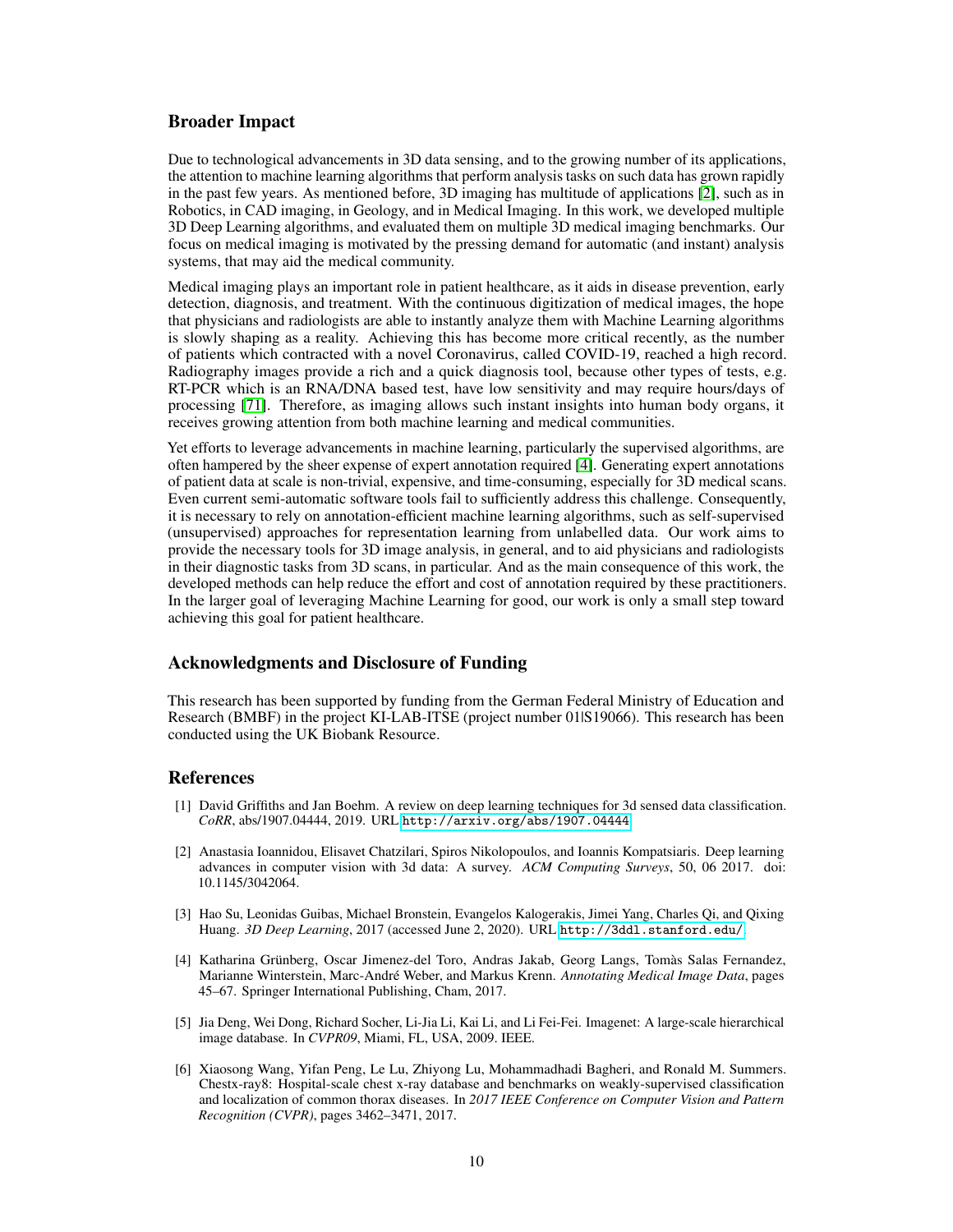- [7] Pranav Rajpurkar, Jeremy Irvin, Kaylie Zhu, Brandon Yang, Hershel Mehta, Tony Duan, Daisy Yi Ding, Aarti Bagul, Curtis Langlotz, Katie S. Shpanskaya, Matthew P. Lungren, and Andrew Y. Ng. Chexnet: Radiologist-level pneumonia detection on chest x-rays with deep learning. *CoRR*, abs/1711.05225, 2017. URL <http://arxiv.org/abs/1711.05225>.
- [8] Jaakko Sahlsten, Joel Jaskari, Jyri Kivinen, Lauri Turunen, Esa Jaanio, Kustaa Hietala, and Kimmo Kaski. Deep learning fundus image analysis for diabetic retinopathy and macular edema grading. *Scientific Reports*, 9, 12 2019. doi: 10.1038/s41598-019-47181-w.
- <span id="page-10-0"></span>[9] Sheikh Muhammad Saiful Islam, Md Mahedi Hasan, and Sohaib Abdullah. Deep learning based early detection and grading of diabetic retinopathy using retinal fundus images. *CoRR*, abs/1812.10595, 2018. URL <http://arxiv.org/abs/1812.10595>.
- <span id="page-10-1"></span>[10] Antonio Torralba and Alexey A. Efros. Unbiased look at dataset bias. In *CVPR 2011*, pages 1521–1528, 2011.
- <span id="page-10-2"></span>[11] Maithra Raghu, Chiyuan Zhang, Jon Kleinberg, and Samy Bengio. Transfusion: Understanding transfer learning for medical imaging. In *Advances in Neural Information Processing Systems 32*, pages 3347–3357. Curran Associates, Inc., 2019. URL [http://papers.nips.cc/paper/](http://papers.nips.cc/paper/8596-transfusion-understanding-transfer-learning-for-medical-imaging.pdf) [8596-transfusion-understanding-transfer-learning-for-medical-imaging.pdf](http://papers.nips.cc/paper/8596-transfusion-understanding-transfer-learning-for-medical-imaging.pdf).
- <span id="page-10-3"></span>[12] Ronald Eisenberg and Alexander Margulis. *A Patient's Guide to Medical Imaging*. New York: Oxford University Press, NY, USA, 2011.
- <span id="page-10-4"></span>[13] Longlong Jing and Yingli Tian. Self-supervised visual feature learning with deep neural networks: A survey. *CoRR*, abs/1902.06162, 2019. URL <http://arxiv.org/abs/1902.06162>.
- <span id="page-10-5"></span>[14] Tomas Mikolov, Kai Chen, Greg Corrado, and Jeffrey Dean. Efficient estimation of word representations in vector space. In Yoshua Bengio and Yann LeCun, editors, *1st International Conference on Learning Representations, ICLR 2013, May 2-4, 2013, Workshop Track Proceedings*, Scottsdale, Arizona, USA, 2013. OpenReview. URL <http://arxiv.org/abs/1301.3781>.
- <span id="page-10-6"></span>[15] Carl Doersch, Abhinav Gupta, and Alexei A. Efros. Unsupervised visual representation learning by context prediction. In *Proceedings of the 2015 IEEE International Conference on Computer Vision (ICCV)*, ICCV '15, page 1422–1430, USA, 2015. IEEE Computer Society. ISBN 9781467383912. doi: 10.1109/ICCV.2015.167. URL <https://doi.org/10.1109/ICCV.2015.167>.
- <span id="page-10-7"></span>[16] Mehdi Noroozi and Paolo Favaro. Unsupervised learning of visual representations by solving jigsaw puzzles. In Bastian Leibe, Jiri Matas, Nicu Sebe, and Max Welling, editors, *Computer Vision – ECCV 2016*, pages 69–84, Cham, 2016. Springer International Publishing. ISBN 978-3-319-46466-4.
- <span id="page-10-8"></span>[17] Richard Zhang, Phillip Isola, and Alexei A. Efros. Colorful image colorization. In Bastian Leibe, Jiri Matas, Nicu Sebe, and Max Welling, editors, *Computer Vision – ECCV 2016*, pages 649–666, Cham, 2016. Springer International Publishing. ISBN 978-3-319-46487-9.
- <span id="page-10-9"></span>[18] Mathilde Caron, Piotr Bojanowski, Armand Joulin, and Matthijs Douze. Deep clustering for unsupervised learning of visual features. In *The European Conference on Computer Vision (ECCV)*, Munich, Germany, September 2018. Springer.
- <span id="page-10-10"></span>[19] Spyros Gidaris, Praveer Singh, and Nikos Komodakis. Unsupervised representation learning by predicting image rotations. *CoRR*, abs/1803.07728, 2018. URL <http://arxiv.org/abs/1803.07728>.
- <span id="page-10-11"></span>[20] Jiawei Wang, Shuai Zhu, Jiao Xu, and Da Cao. The retrieval of the beautiful: Self-supervised salient object detection for beauty product retrieval. In *Proceedings of the 27th ACM International Conference on Multimedia*, MM '19, page 2548–2552, New York, NY, USA, 2019. Association for Computing Machinery. ISBN 9781450368896. doi: 10.1145/3343031.3356059. URL [https://doi.org/10.1145/3343031.](https://doi.org/10.1145/3343031.3356059) [3356059](https://doi.org/10.1145/3343031.3356059).
- <span id="page-10-12"></span>[21] Deepak Pathak, Philipp Krähenbühl, Jeff Donahue, Trevor Darrell, and Alexei Efros. Context encoders: Feature learning by inpainting. In *The IEEE Conference on Computer Vision and Pattern Recognition (CVPR)*, June 2016.
- <span id="page-10-13"></span>[22] Aäron van den Oord, Yazhe Li, and Oriol Vinyals. Representation learning with contrastive predictive coding. *CoRR*, abs/1807.03748, 2018. URL <http://arxiv.org/abs/1807.03748>.
- <span id="page-10-14"></span>[23] Olivier J. Hénaff, Aravind Srinivas, Jeffrey De Fauw, Ali Razavi, Carl Doersch, S. M. Ali Eslami, and Aäron van den Oord. Data-efficient image recognition with contrastive predictive coding. *CoRR*, abs/1905.09272, 2019. URL <http://arxiv.org/abs/1905.09272>.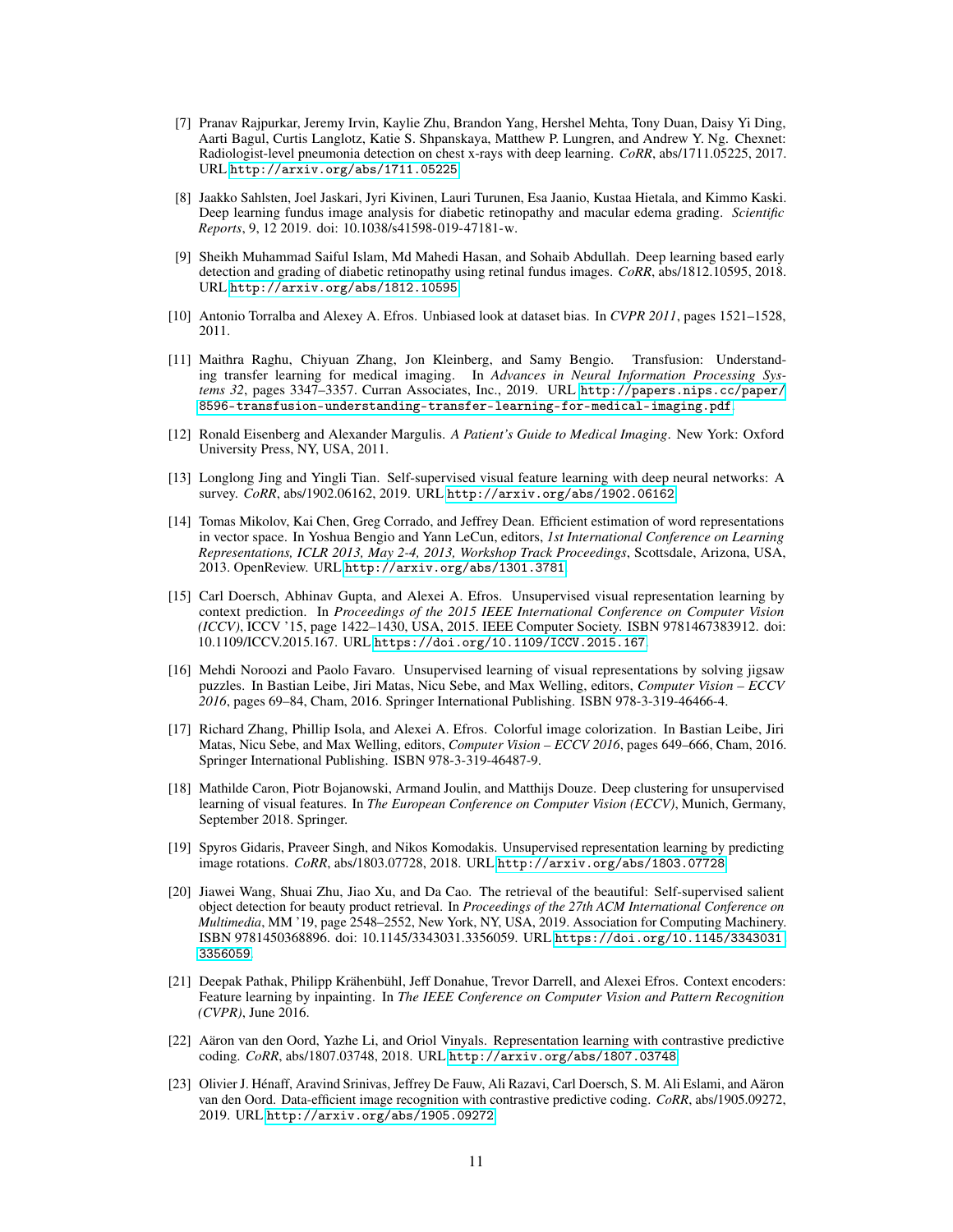- <span id="page-11-0"></span>[24] Ting Chen, Simon Kornblith, Mohammad Norouzi, and Geoffrey Hinton. A simple framework for contrastive learning of visual representations, 2020.
- <span id="page-11-1"></span>[25] Kaiming He, Haoqi Fan, Yuxin Wu, Saining Xie, and Ross Girshick. Momentum contrast for unsupervised visual representation learning. In *Proceedings of the IEEE/CVF Conference on Computer Vision and Pattern Recognition (CVPR)*, June 2020.
- <span id="page-11-2"></span>[26] Michael Gutmann and Aapo Hyvärinen. Noise-contrastive estimation: A new estimation principle for unnormalized statistical models. In Yee Whye Teh and Mike Titterington, editors, *Proceedings of the Thirteenth International Conference on Artificial Intelligence and Statistics*, volume 9 of *Proceedings of Machine Learning Research*, pages 297–304, Chia Laguna Resort, Sardinia, Italy, 13–15 May 2010. PMLR. URL <http://proceedings.mlr.press/v9/gutmann10a.html>.
- <span id="page-11-3"></span>[27] Xiaolong Wang and Abhinav Gupta. Unsupervised learning of visual representations using videos. In *2015 IEEE International Conference on Computer Vision (ICCV)*, pages 2794–2802, 2015.
- [28] Carl Vondrick, Hamed Pirsiavash, and Antonio Torralba. Anticipating the future by watching unlabeled video. *CoRR*, abs/1504.08023, 2015. URL <http://arxiv.org/abs/1504.08023>.
- [29] Jacob Walker, Abhinav Gupta, and Martial Hebert. Dense optical flow prediction from a static image. In *2015 IEEE International Conference on Computer Vision (ICCV)*, pages 2443–2451, 2015.
- [30] Senthil Purushwalkam and Abhinav Gupta. Pose from action: Unsupervised learning of pose features based on motion. *CoRR*, abs/1609.05420, 2016. URL <http://arxiv.org/abs/1609.05420>.
- <span id="page-11-4"></span>[31] Carl Vondrick, Abhinav Shrivastava, Alireza Fathi, Sergio Guadarrama, and Kevin Murphy. Tracking emerges by colorizing videos. In *Proceedings of the European Conference on Computer Vision (ECCV)*, September 2018.
- <span id="page-11-5"></span>[32] S. Ji, W. Xu, M. Yang, and K. Yu. 3d convolutional neural networks for human action recognition. *IEEE Transactions on Pattern Analysis and Machine Intelligence*, 35(1):221–231, 2013.
- <span id="page-11-6"></span>[33] Kim Dahun, Donghyeon Cho, and Soo-Ok Kweon. Self-supervised video representation learning with space-time cubic puzzles. *Proceedings of the AAAI Conference on Artificial Intelligence*, 33:8545–8552, 07 2019. doi: 10.1609/aaai.v33i01.33018545.
- <span id="page-11-7"></span>[34] Longlong Jing and Yingli Tian. Self-supervised spatiotemporal feature learning by video geometric transformations. *CoRR*, abs/1811.11387, 2018. URL <http://arxiv.org/abs/1811.11387>.
- <span id="page-11-8"></span>[35] Xingtong Liu, Ayushi Sinha, Mathias Unberath, Masaru Ishii, Gregory D. Hager, Russell H. Taylor, and Austin Reiter. Self-supervised learning for dense depth estimation in monocular endoscopy. *CoRR*, abs/1806.09521, 2018. URL <http://arxiv.org/abs/1806.09521>.
- <span id="page-11-9"></span>[36] Menglong Ye, Edward Johns, Ankur Handa, Lin Zhang, Philip Pratt, and Guang Yang. Self-supervised siamese learning on stereo image pairs for depth estimation in robotic surgery. In *The Hamlyn Symposium on Medical Robotics*, pages 27–28, 06 2017. doi: 10.31256/HSMR2017.14.
- <span id="page-11-10"></span>[37] Hongming Li and Yong Fan. Non-rigid image registration using self-supervised fully convolutional networks without training data. In *2018 IEEE 15th International Symposium on Biomedical Imaging (ISBI 2018)*, pages 1075–1078, Washington, DC, USA, April 2018. IEEE.
- <span id="page-11-11"></span>[38] Pengyue Zhang, Fusheng Wang, and Yefeng Zheng. Self supervised deep representation learning for fine-grained body part recognition. In *2017 IEEE 14th International Symposium on Biomedical Imaging (ISBI 2017)*, pages 578–582, Melbourne, Australia, April 2017. IEEE.
- <span id="page-11-12"></span>[39] Amir Jamaludin, Timor Kadir, and Andrew Zisserman. Self-supervised learning for spinal mris. In *Deep Learning in Medical Image Analysis and Multimodal Learning for Clinical Decision Support*, pages 294–302, Cham, 09 2017. Springer. ISBN 978-3-319-67557-2. doi: 10.1007/978-3-319-67558-9\_34.
- <span id="page-11-13"></span>[40] Wenjia Bai, Chen Chen, Giacomo Tarroni, Jinming Duan, Florian Guitton, Steffen E. Petersen, Yike Guo, Paul M. Matthews, and Daniel Rueckert. Self-supervised learning for cardiac mr image segmentation by anatomical position prediction. In Dinggang Shen, Tianming Liu, Terry M. Peters, Lawrence H. Staib, Caroline Essert, Sean Zhou, Pew-Thian Yap, and Ali Khan, editors, *Medical Image Computing and Computer Assisted Intervention – MICCAI 2019*, pages 541–549, Cham, 2019. Springer International Publishing. ISBN 978-3-030-32245-8.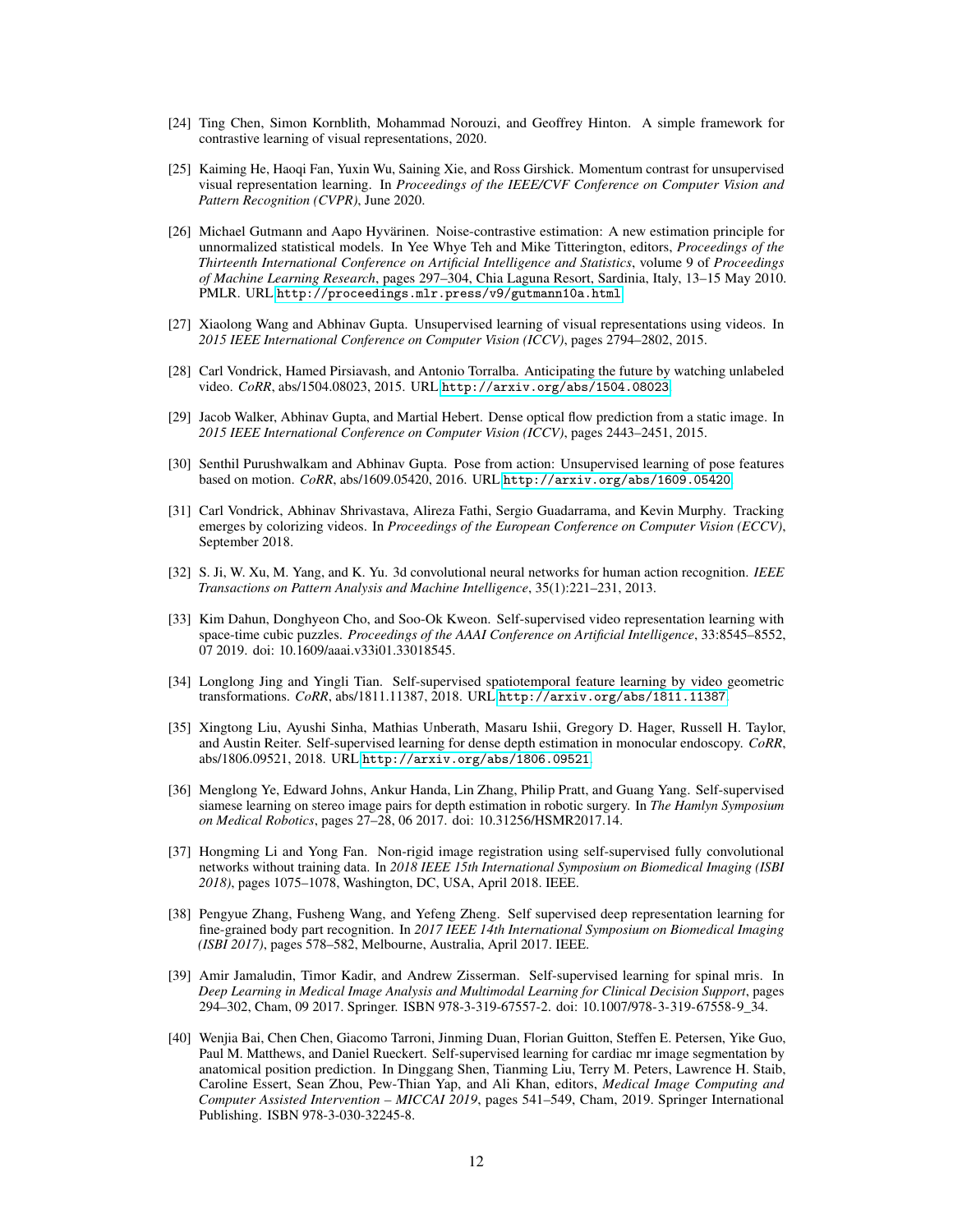- <span id="page-12-0"></span>[41] Ke Yan, Xiaosong Wang, Le Lu, Ling Zhang, Adam P. Harrison, Mohammadhadi Bagheri, and Ronald M. Summers. *Deep Lesion Graph in the Wild: Relationship Learning and Organization of Significant Radiology Image Findings in a Diverse Large-Scale Lesion Database*, pages 413–435. Springer International Publishing, Cham, 2019. ISBN 978-3-030-13969-8. doi: 10.1007/978-3-030-13969-8\_20. URL [https://doi.org/10.1007/978-3-030-13969-8\\_20](https://doi.org/10.1007/978-3-030-13969-8_20).
- <span id="page-12-1"></span>[42] Tobias Roß, David Zimmerer, Anant Vemuri, Fabian Isensee, Sebastian Bodenstedt, Fabian Both, Philip Kessler, Martin Wagner, Beat Müller, Hannes Kenngott, Stefanie Speidel, Klaus Maier-Hein, and Lena Maier-Hein. Exploiting the potential of unlabeled endoscopic video data with self-supervised learning. *International Journal of Computer Assisted Radiology and Surgery*, 13, 11 2017. doi: 10.1007/s11548-018-1772-0.
- <span id="page-12-2"></span>[43] Hannah Spitzer, Kai Kiwitz, Katrin Amunts, Stefan Harmeling, and Timo Dickscheid. Improving cytoarchitectonic segmentation of human brain areas with self-supervised siamese networks. In Alejandro F. Frangi, Julia A. Schnabel, Christos Davatzikos, Carlos Alberola-López, and Gabor Fichtinger, editors, *Medical Image Computing and Computer Assisted Intervention – MICCAI 2018*, pages 663–671, Cham, 2018. Springer International Publishing. ISBN 978-3-030-00931-1.
- <span id="page-12-3"></span>[44] N. Tajbakhsh, Y. Hu, J. Cao, X. Yan, Y. Xiao, Y. Lu, J. Liang, D. Terzopoulos, and X. Ding. Surrogate supervision for medical image analysis: Effective deep learning from limited quantities of labeled data. In *2019 IEEE 16th International Symposium on Biomedical Imaging (ISBI 2019)*, pages 1251–1255, 2019.
- <span id="page-12-4"></span>[45] Liang Chen, Paul Bentley, Kensaku Mori, Kazunari Misawa, Michitaka Fujiwara, and Daniel Rueckert. Self-supervised learning for medical image analysis using image context restoration. *Medical Image Analysis*, 58:101539, 2019. ISSN 1361-8415. doi: https://doi.org/10.1016/j.media.2019.101539. URL <http://www.sciencedirect.com/science/article/pii/S1361841518304699>.
- [46] Jianbo Jiao, Richard Droste, Lior Drukker, Aris T. Papageorghiou, and J. Alison Noble. Self-supervised representation learning for ultrasound video. In *2020 IEEE 17th International Symposium on Biomedical Imaging (ISBI)*, pages 1847–1850, 2020.
- [47] Aiham Taleb, Christoph Lippert, Tassilo Klein, and Moin Nabi. Multimodal self-supervised learning for medical image analysis, 2019.
- [48] Maximilian Blendowski, Hannes Nickisch, and Mattias P. Heinrich. How to learn from unlabeled volume data: Self-supervised 3d context feature learning. In Dinggang Shen, Tianming Liu, Terry M. Peters, Lawrence H. Staib, Caroline Essert, Sean Zhou, Pew-Thian Yap, and Ali Khan, editors, *Medical Image Computing and Computer Assisted Intervention – MICCAI 2019*, pages 649–657, Cham, 2019. Springer International Publishing. ISBN 978-3-030-32226-7.
- <span id="page-12-5"></span>[49] Krishna Chaitanya, Ertunc Erdil, Neerav Karani, and Ender Konukoglu. Contrastive learning of global and local features for medical image segmentation with limited annotations, 2020.
- <span id="page-12-6"></span>[50] Zongwei Zhou, Vatsal Sodha, Md Mahfuzur Rahman Siddiquee, Ruibin Feng, Nima Tajbakhsh, Michael B. Gotway, and Jianming Liang. Models genesis: Generic autodidactic models for 3d medical image analysis. In *Medical Image Computing and Computer Assisted Intervention – MICCAI 2019*, pages 384–393, Cham, 2019. Springer International Publishing. ISBN 978-3-030-32251-9.
- <span id="page-12-7"></span>[51] Xinrui Zhuang, Yuexiang Li, Yifan Hu, Kai Ma, Yujiu Yang, and Yefeng Zheng. Self-supervised feature learning for 3d medical images by playing a rubik's cube. In Dinggang Shen, Tianming Liu, Terry M. Peters, Lawrence H. Staib, Caroline Essert, Sean Zhou, Pew-Thian Yap, and Ali Khan, editors, *Medical Image Computing and Computer Assisted Intervention – MICCAI 2019*, pages 420–428, Cham, 2019. Springer International Publishing. ISBN 978-3-030-32251-9.
- <span id="page-12-8"></span>[52] Jiuwen Zhu, Yuexiang Li, Yifan Hu, Kai Ma, S. Kevin Zhou, and Yefeng Zheng. Rubik's cube+: A self-supervised feature learning framework for 3d medical image analysis. *Medical Image Analysis*, 64:101746, 2020. ISSN 1361-8415. doi: https://doi.org/10.1016/j.media.2020.101746. URL [http:](http://www.sciencedirect.com/science/article/pii/S1361841520301109) [//www.sciencedirect.com/science/article/pii/S1361841520301109](http://www.sciencedirect.com/science/article/pii/S1361841520301109).
- <span id="page-12-9"></span>[53] Kyunghyun Cho, Bart van Merriënboer, Çaglar Gülçehre, Dzmitry Bahdanau, Fethi Bougares, Holger Schwenk, and Yoshua Bengio. Learning phrase representations using RNN encoder–decoder for statistical machine translation. In *Proceedings of the 2014 Conference on Empirical Methods in Natural Language Processing (EMNLP)*, pages 1724–1734, Doha, Qatar, October 2014. Association for Computational Linguistics. doi: 10.3115/v1/D14-1179. URL <https://www.aclweb.org/anthology/D14-1179>.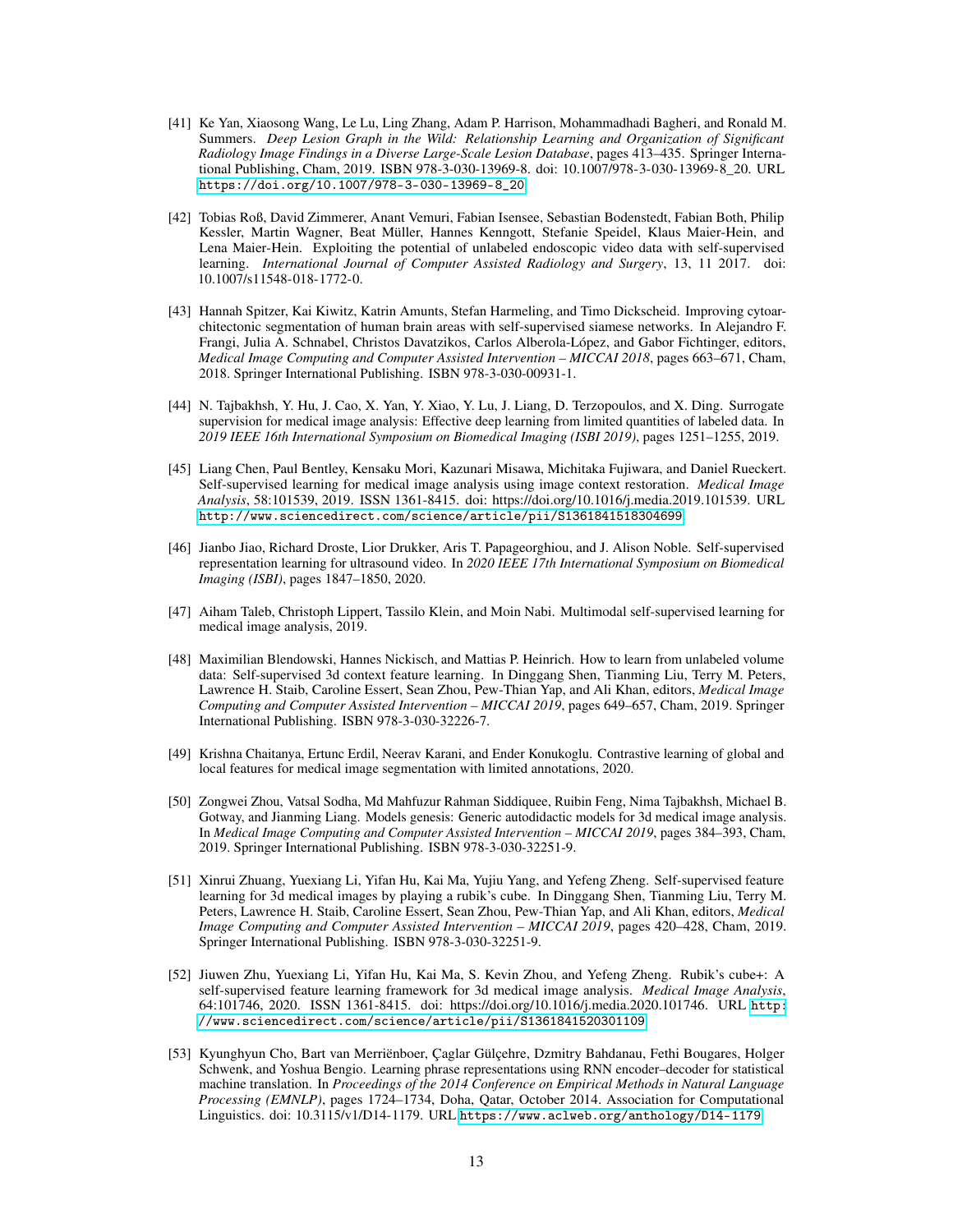- <span id="page-13-0"></span>[54] Aaron van den Oord, Nal Kalchbrenner, Lasse Espeholt, koray kavukcuoglu, Oriol Vinyals, and Alex Graves. Conditional image generation with pixelcnn decoders. In D. D. Lee, M. Sugiyama, U. V. Luxburg, I. Guyon, and R. Garnett, editors, *Advances in Neural Information Processing Systems 29*, pages 4790–4798. Curran Associates, Inc., 2016. URL [http://papers.nips.cc/paper/](http://papers.nips.cc/paper/6527-conditional-image-generation-with-pixelcnn-decoders.pdf) [6527-conditional-image-generation-with-pixelcnn-decoders.pdf](http://papers.nips.cc/paper/6527-conditional-image-generation-with-pixelcnn-decoders.pdf).
- <span id="page-13-1"></span>[55] Marijn F. Stollenga, Wonmin Byeon, Marcus Liwicki, and Jürgen Schmidhuber. Parallel multi-dimensional lstm, with application to fast biomedical volumetric image segmentation. *CoRR*, abs/1506.07452, 2015. URL <http://arxiv.org/abs/1506.07452>.
- <span id="page-13-2"></span>[56] Aäron Van Den Oord, Nal Kalchbrenner, and Koray Kavukcuoglu. Pixel recurrent neural networks. In *Proceedings of the 33rd International Conference on International Conference on Machine Learning - Volume 48*, ICML'16, page 1747–1756. JMLR.org, 2016.
- <span id="page-13-3"></span>[57] Alexey Dosovitskiy, Jost T. Springenberg, Martin Riedmiller, and Thomas Brox. Discriminative unsupervised feature learning with convolutional neural networks. In *Advances in Neural Information Processing Systems 27 (NIPS)*, 2014. URL [http://lmb.informatik.uni-freiburg.de/Publications/2014/](http://lmb.informatik.uni-freiburg.de/Publications/2014/DB14b) [DB14b](http://lmb.informatik.uni-freiburg.de/Publications/2014/DB14b).
- <span id="page-13-4"></span>[58] Xiaolong Wang and Abhinav Gupta. Unsupervised learning of visual representations using videos. In *2015 IEEE International Conference on Computer Vision (ICCV)*, pages 2794–2802, 2015.
- <span id="page-13-5"></span>[59] Florian Schroff, Dmitry Kalenichenko, and James Philbin. Facenet: A unified embedding for face recognition and clustering. In *2015 IEEE Conference on Computer Vision and Pattern Recognition (CVPR)*, pages 815–823, 2015.
- <span id="page-13-6"></span>[60] Priya Goyal, Dhruv Mahajan, Harikrishna Mulam, and Ishan Misra. Scaling and benchmarking selfsupervised visual representation learning. In *The IEEE International Conference on Computer Vision (ICCV)*, pages 6390–6399, October 2019. doi: 10.1109/ICCV.2019.00649.
- <span id="page-13-7"></span>[61] Bjoern H. Menze, Andras Jakab, Stefan Bauer, Jayashree Kalpathy-Cramer, Keyvan Farahani, Justin Kirby, Yuliya Burren, and et al. The multimodal brain tumor image segmentation benchmark (brats). *IEEE Transactions on Medical Imaging*, 34(10):1993–2024, 2015.
- <span id="page-13-8"></span>[62] Spyridon Bakas, Hamed Akbari, Aristeidis Sotiras, Michel Bilello, Martin Rozycki, Justin S. Kirby, John B. Freymann, Keyvan Farahani, and Christos Davatzikos. Advancing the cancer genome atlas glioma mri collections with expert segmentation labels and radiomic features. *Scientific Data*, 4:170117 EP –, 09 2017.
- <span id="page-13-9"></span>[63] Cathie Sudlow, John Gallacher, Naomi Allen, Valerie Beral, Paul Burton, John Danesh, Paul Downey, Paul Elliott, Jane Green, Martin Landray, Bette Liu, Paul Matthews, Giok Ong, Jill Pell, Alan Silman, Alan Young, Tim Sprosen, Tim Peakman, and Rory Collins. Uk biobank: An open access resource for identifying the causes of a wide range of complex diseases of middle and old age. *PLOS Medicine*, 12(3):1–10, 03 2015. doi: 10.1371/journal.pmed.1001779. URL <https://doi.org/10.1371/journal.pmed.1001779>.
- <span id="page-13-10"></span>[64] Mark W. Woolrich, Saad Jbabdi, Brian Patenaude, Michael Chappell, Salima Makni, Timothy Behrens, Christian Beckmann, Mark Jenkinson, and Stephen M. Smith. Bayesian analysis of neuroimaging data in fsl. *NeuroImage*, 45(1, Supplement 1):S173 – S186, 2009. ISSN 1053-8119. doi: https://doi.org/10. 1016/j.neuroimage.2008.10.055. URL [http://www.sciencedirect.com/science/article/pii/](http://www.sciencedirect.com/science/article/pii/S1053811908012044) [S1053811908012044](http://www.sciencedirect.com/science/article/pii/S1053811908012044). Mathematics in Brain Imaging.
- <span id="page-13-11"></span>[65] Fabian Isensee, Philipp Kickingereder, Wolfgang Wick, Martin Bendszus, and Klaus H Maier-Hein. No new-net. In *International MICCAI Brainlesion Workshop*, pages 234–244, Granada, Spain, 2018. Springer.
- <span id="page-13-13"></span>[66] Anmol Popli, Manu Agarwal, and G.N. Pillai. Automatic brain tumor segmentation using u-net based 3d fully convolutional network. In *Pre-Conference Proceedings of the 7th MICCAI BraTS Challenge*, pages 374–382. Springer, 2018.
- <span id="page-13-14"></span>[67] Ujjwal Baid, Abhishek Mahajan, Sanjay Talbar, Swapnil Rane, Siddhesh Thakur, Aliasgar Moiyadi, Meenakshi Thakur, and Sudeep Gupta. Gbm segmentation with 3d u-net and survival prediction with radiomics. In *International MICCAI Brainlesion Workshop*, pages 28–35. Springer, 2018.
- <span id="page-13-12"></span>[68] Siddhartha Chandra, Maria Vakalopoulou, Lucas Fidon, Enzo Battistella, Theo Estienne, Roger Sun, Charlotte Robert, Eric Deutch, and Nikos Paragios. Context aware 3-d residual networks for brain tumor segmentation. In *International MICCAI Brainlesion Workshop*, pages 74–82. Springer, 2018.